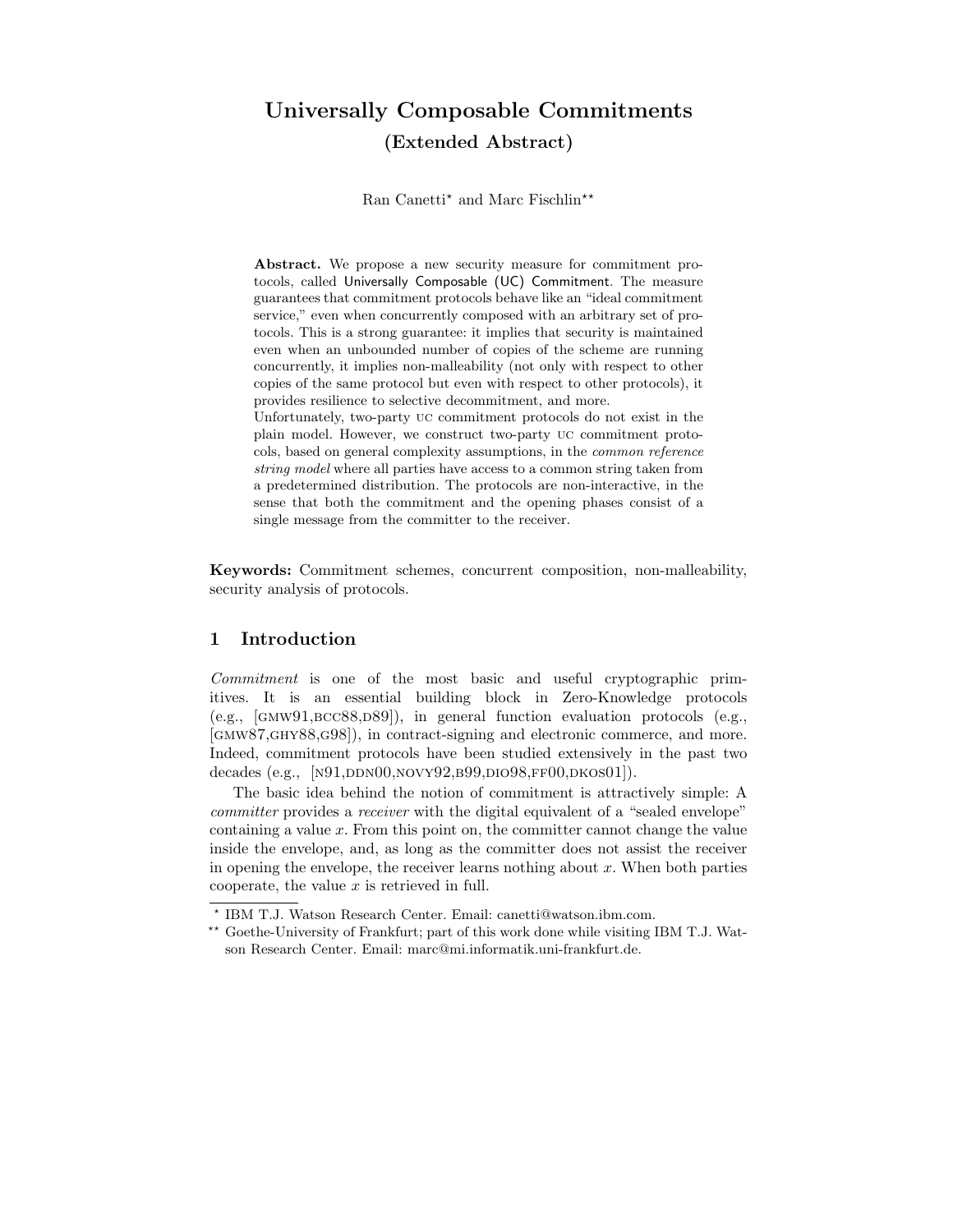Formalizing this intuitive idea is, however, non-trivial. Traditionally, two quite distinct basic flavors of commitment are formalized: unconditionally binding and unconditionally secret commitment protocols (see, e.g.,  $[G95]$ ). These basic definitions are indeed sufficient for some applications (see there). But they treat commitment as a "stand alone" task and do not in general guarantee security when a commitment protocol is used as a building-block within other protocols, or when multiple copies of a commitment protocol are carried out together. A good first example for the limitations of the basic definitions is the selective decommitment problem  $|DNRS99|$ , that demonstrates our inability to prove some very minimal composition properties of the basic definitions.

Indeed, the basic definitions turned out to be inadequate in some scenarios, and stronger variants that allow to securely "compose" commitment protocols —both with the calling protocol and with other invocations of the commitment protocol— were proposed and successfully used in some specific contexts. One such family of variants make sure that knowledge of certain trapdoor information allows "opening" commitments in more than a single way. These include chameleon commitments [bcc88], trapdoor commitments [fs90] and equivocable commitments [b99]. Another strong variant is non-malleable commitments [DDN00], where it is guaranteed that a dishonest party that receives an unopened commitment to some value  $x$  will be unable to commit to a value that depends on  $x$  in any way, except for generating another commitment to  $x$ . (A more relaxed variant of the  $[DDN00]$  notion of non-malleability is non-malleability with respect to opening  $[DIO98,FF00,DKOS01].$ 

These stronger measures of security for commitment protocols are indeed very useful. However they only solve specific problems and stop short of guaranteeing that commitment protocols maintain the expected behavior in general cryptographic contexts, or in other words when composed with arbitrary protocols. To exemplify this point, notice for instance that, although  $[DDN00]$  remark on more general notions of non-malleability, the standard notion of non-malleability considers only other copies of the same protocol. There is no guarantee that a malicious receiver is unable to "maul" a given commitment by using a totally different commitment protocol. And it is indeed easy to come up with two commitment protocols  $C$  and  $C'$  such that both are non-malleable with respect to themselves, but an adversary that plays a receiver in  $\mathcal C$  can generate a  $\mathcal C'$ -commitment to a related value.

This work proposes a measure of security for commitment protocols that guarantees the "envelope-like" intuitive properties of commitment even when the commitment protocol is concurrently composed with an arbitrary set of protocols. In particular, protocols that satisfy this measure (called universally composable (uc) commitment protocols) remain secure even when an unbounded number of copies of the protocol are executed concurrently in an adversarially controlled way; they are resilient to selective decommitment attacks; they are non-malleable both with respect to other copies of the same protocol and with respect to arbitrary commitment protocols. In general, a uc commitment protocol successfully emulates an "ideal commitment service" for any application proto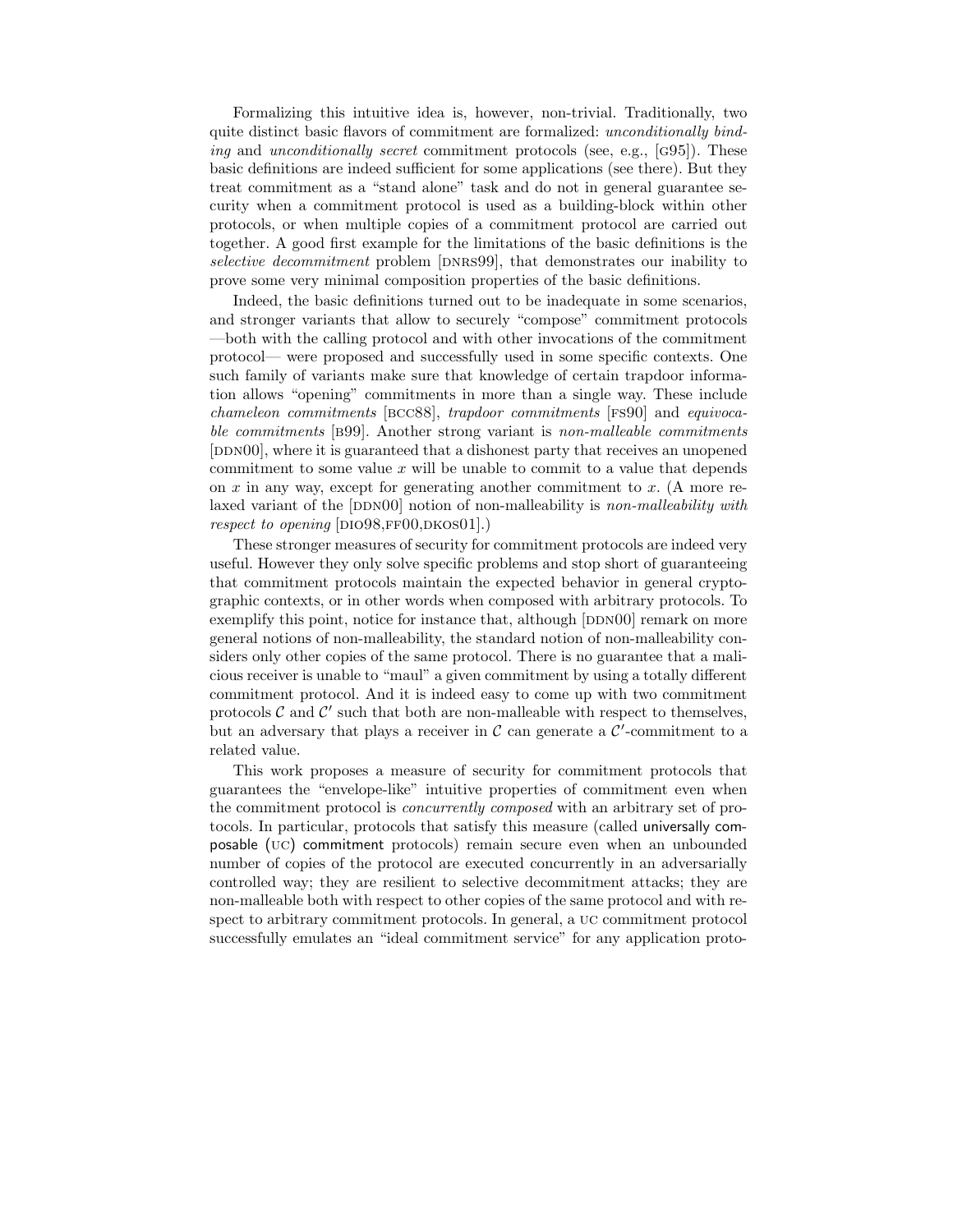col (be it a Zero-Knowledge protocol, a general function evaluation protocol, an e-commerce application, or any combination of the above).

This measure of security for commitment protocols is very strong indeed. It is perhaps not surprising then that uc commitment protocols which involve only the committer and the receiver do not exist in the standard "plain model" of computation where no set-up assumptions are provided. (We formally prove this fact.) However, in the common reference string (crs) model things look better. (The CRS model is a generalization of the *common random string* model. Here all parties have access to a common string that was chosen according to some predefined distribution. Other equivalent terms include the reference string model  $[000]$  and the *public parameter* model  $[FF00]$ .) In this model we construct uc commitment protocols based on standard complexity assumptions. A first construction, based on any family of trapdoor permutations, requires the length of the reference string to be linear in the number of invocations of the protocol throughout the lifetime of the system. A second protocol, based on any claw-free pair of trapdoor permutations, uses a short reference string for an unbounded number of invocations. The protocols are non-interactive, in the sense that both the commitment and the decommitment phases consist of a single message from the committer to the receiver. We also note that uc commitment protocols can be constructed in the plain model, if the committer and receiver are assisted by third parties (or, "servers") that participate in the protocol without having local inputs and outputs, under the assumption that a majority of the servers remain uncorrupted.

### 1.1 On the new measure

Providing meaningful security guarantees under composition with arbitrary protocols requires using an appropriate framework for representing and arguing about such protocols. Our treatment is based in a recently proposed such general framework [c00a]. This framework builds on known definitions for function evaluation and general tasks  $[GL90,MR91,B91,PW94,C00,DM00,PW01]$ , and allows defining the security properties of practically any cryptographic task. Most importantly, in this framework security of protocols is maintained under general concurrent composition with an unbounded number of copies of arbitrary protocols. We briefly summarize the relevant properties of this framework. See more details in Section 2.1 and in [c00a].

As in prior general definitions, the security requirements of a given task (i.e., the functionality expected from a protocol that carries out the task) are captured via a set of instructions for a "trusted party" that obtains the inputs of the participants and provides them with the desired outputs. However, as opposed to the standard case of secure function evaluation, here the trusted party (which is also called the ideal functionality) runs an arbitrary algorithm and in particular may interact with the parties in several iterations, while maintaining state in between. Informally, a protocol securely carries out a given task if running the protocol amounts to "emulating" an ideal process where the parties hand their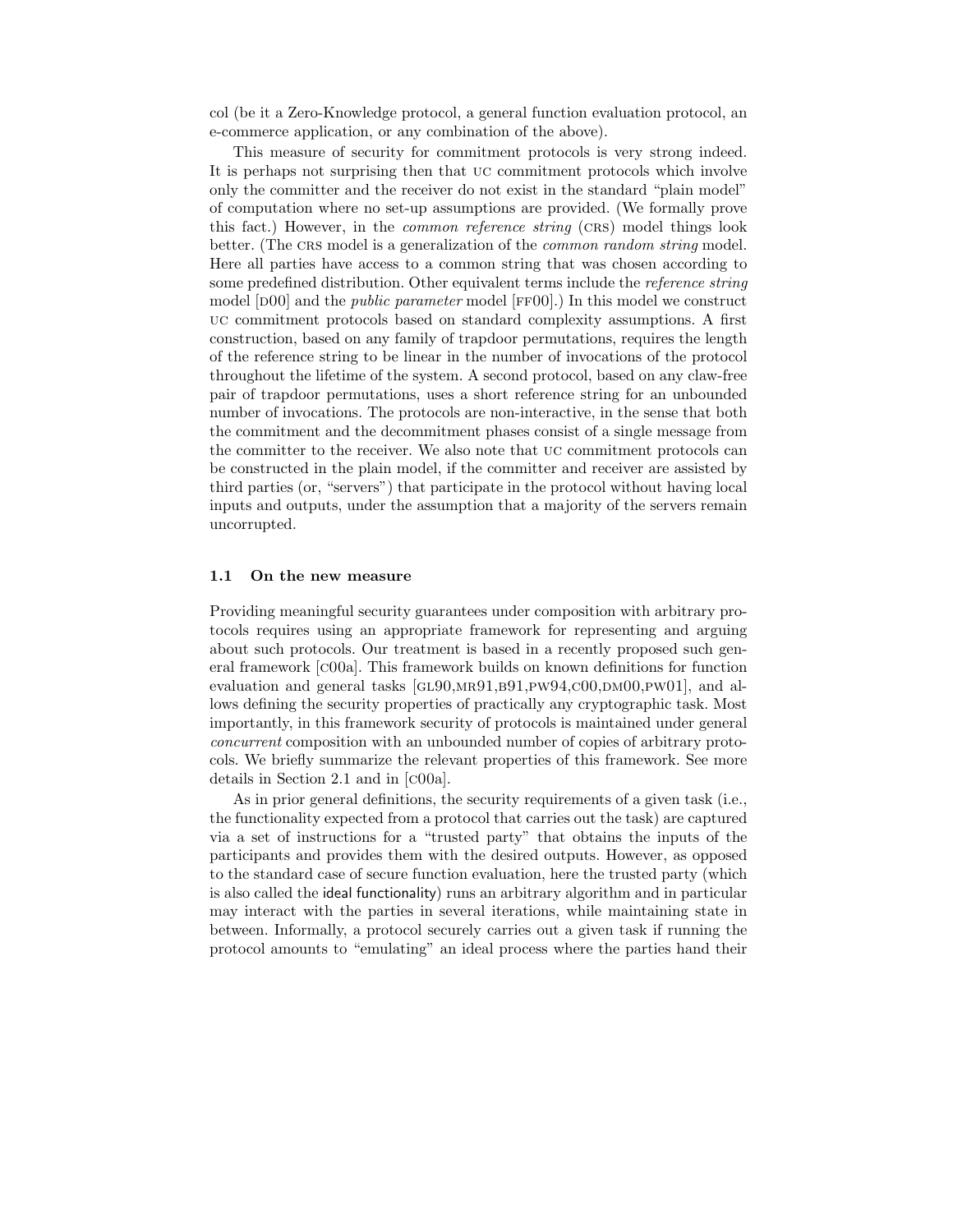inputs to the appropriate ideal functionality and obtain their outputs from it, without any other interaction.

In order to allow proving the concurrent composition theorem, the notion of emulation in [c00a] is considerably stronger than previous ones. Traditionally, the model of computation includes the parties running the protocol and an adversary,  $A$ , and "emulating an ideal process" means that for any adversary  $A$ there should exist an "ideal process adversary" (or, simulator)  $S$  that results in similar distribution on the outputs for the parties. Here an additional adversarial entity, called the environment  $\mathcal{Z}$ , is introduced. The environment generates the inputs to all parties, reads all outputs, and in addition interacts with the adversary in an arbitrary way throughout the computation. A protocol is said to securely realize a given ideal functionality  $\mathcal F$  if for any adversary  $\mathcal A$  there exists an "ideal-process adversary"  $S$ , such that no environment  $Z$  can tell whether it is interacting with  $\mathcal A$  and parties running the protocol, or with  $\mathcal S$  and parties that interact with  $\mathcal F$  in the ideal process. (In a sense, here  $\mathcal Z$  serves as an "interactive distinguisher" between a run of the protocol and the ideal process with access to  $\mathcal F$ . See [C00a] for more motivating discussion on the role of the environment.) Note that the definition requires the "ideal-process adversary" (or, simulator) S to interact with  $\mathcal Z$  throughout the computation. Furthermore,  $\mathcal Z$  cannot be "rewound".

The following universal composition theorem is proven in [c00a]. Consider a protocol  $\pi$  that operates in a *hybrid* model of computation where parties can communicate as usual, and in addition have ideal access to (an unbounded number of copies of) some ideal functionality  $\mathcal F$ . Let  $\rho$  be a protocol that securely realizes  $\mathcal F$  as sketched above, and let  $\pi^{\rho}$  be the "composed protocol". That is,  $\pi^{\rho}$  is identical to  $\pi$  with the exception that each interaction with some copy of F is replaced with a call to (or an invocation of) an appropriate instance of  $\rho$ . Similarly,  $\rho$ -outputs are treated as values provided by the appropriate copy of  $\mathcal{F}$ . Then,  $\pi$  and  $\pi^{\rho}$  have essentially the same input/output behavior. In particular, if  $\pi$  securely realizes some ideal functionality G given ideal access to F then  $\pi^{\rho}$ securely realizes  $\mathcal G$  from scratch.

To apply this general framework to the case of commitment protocols, we formulate an ideal functionality  $\mathcal{F}_{com}$  that captures the expected behavior of commitment. Universally Composable (uc) commitment protocols are defined to be those that securely realize  $\mathcal{F}_{com}$ . Our formulation of  $\mathcal{F}_{com}$  is a straightforward transcription of the "envelope paradigm":  $\mathcal{F}_{com}$  first waits to receive a request from some party  $C$  to commit to value  $x$  for party  $R$ .  $(C$  and  $R$  are identities of two parties in a multiparty network). When receiving such a request,  $\mathcal{F}_{com}$ records the value  $x$  and notifies  $R$  that  $C$  has committed to some value for him. When C later sends a request to open the commitment,  $\mathcal{F}_{com}$  sends the recorded value x to R, and halts. (Some other variants of  $\mathcal{F}_{com}$  are discussed within.) The general composition theorem now implies that running (multiple copies of) a uc commitment protocol  $\pi$  is essentially equivalent to interacting with the same number of copies of  $\mathcal{F}_{com}$ , regardless of what the calling protocol does. In particular, the calling protocol may run other commitment protocols and may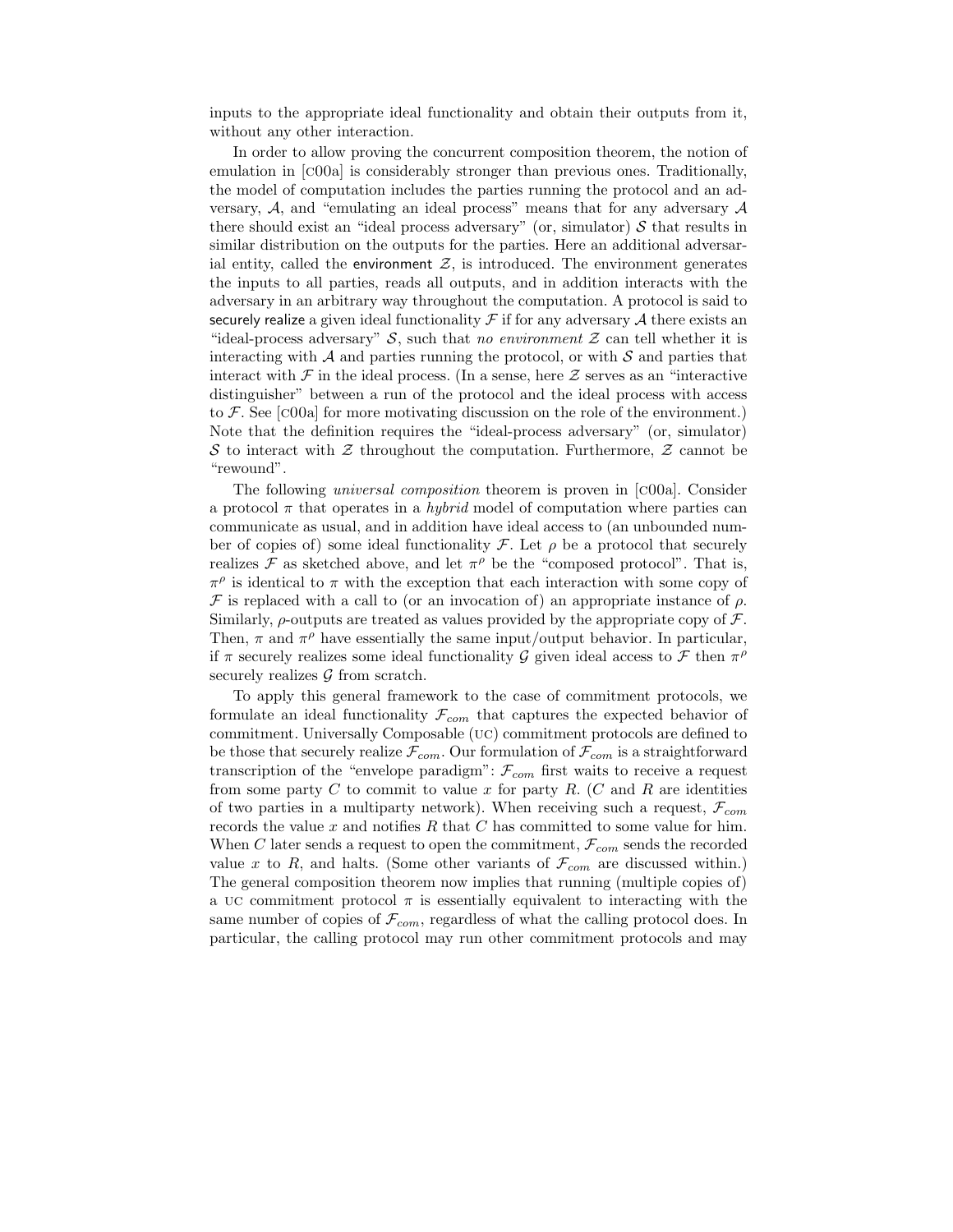use the committed values in any way. As mentioned above, this implies a strong version of non-malleability, security under concurrent composition, resilience to selective decommitment, and more.

The definition of security and composition theorem carry naturally to the crs model as well. However, this model hides a caveat: The composition operation requires that each copy of the uc commitment protocol will have its own copy of the CRS. Thus, a protocol that securely realizes  $\mathcal{F}_{com}$  as described above is highly wasteful of the reference string. In order to capture protocols where multiple commitments may use the same reference string we formulate a natural extension of  $\mathcal{F}_{com}$  that handles multiple commitment requests. Let  $\mathcal{F}_{mcom}$  denote this extension.

We remark that UC commitment protocols need not, by definition, be neither unconditionally secret nor unconditionally binding. Indeed, one of the constructions presented here has neither property.

### 1.2 On the constructions

At a closer look, the requirements from a uc commitment protocol boil down to the following two requirements from the ideal-process adversary (simulator) S. (a). When the committer is corrupted (i.e., controlled by the adversary), S must be able to "extract" the committed value from the commitment. (That is,  $S$  has to come up with a value x such that the committer will almost never be able to successfully decommit to any  $x' \neq x$ .) This is so since in the ideal process S has to explicitly provide  $\mathcal{F}_{com}$  with a committed value. (b). When the committer is uncorrupted,  $S$  has to be able to generate a kosher-looking "simulated commitment" c that can be "opened" to any value (which will become known only later). This is so since  $\mathcal S$  has to provide adversary  $\mathcal A$  and environment  $Z$  with the simulated commitment c before the value committed to is known. All this needs to be done *without rewinding the environment*  $Z$ . (Note that nonmalleability is not explicitly required in this description. It is, however, implied by the above requirements.)

From the above description it may look plausible that no simulator  $S$  exists that meets the above requirements in the plain model. Indeed, we formalize and prove this statement for the case of protocols that involve only a committer and a receiver. (In the case where the committer and the receiver are assisted by third parties, a majority of which is guaranteed to remain uncorrupted, standard techniques for multiparty computation are sufficient for constructing uc commitment protocols. See [c00a] for more details.)

In the crs model the simulator is "saved" by the ability to choose the reference string and plant trapdoors in it. Here we present two uc commitment protocols. The first one (that securely realizes functionality  $\mathcal{F}_{com}$ ) is based on the equivocable commitment protocols of  $[DIO98]$ , while allowing the simulator to have trapdoor information that enables it to extract the values committed to by corrupted parties. However, the equivocability property holds only with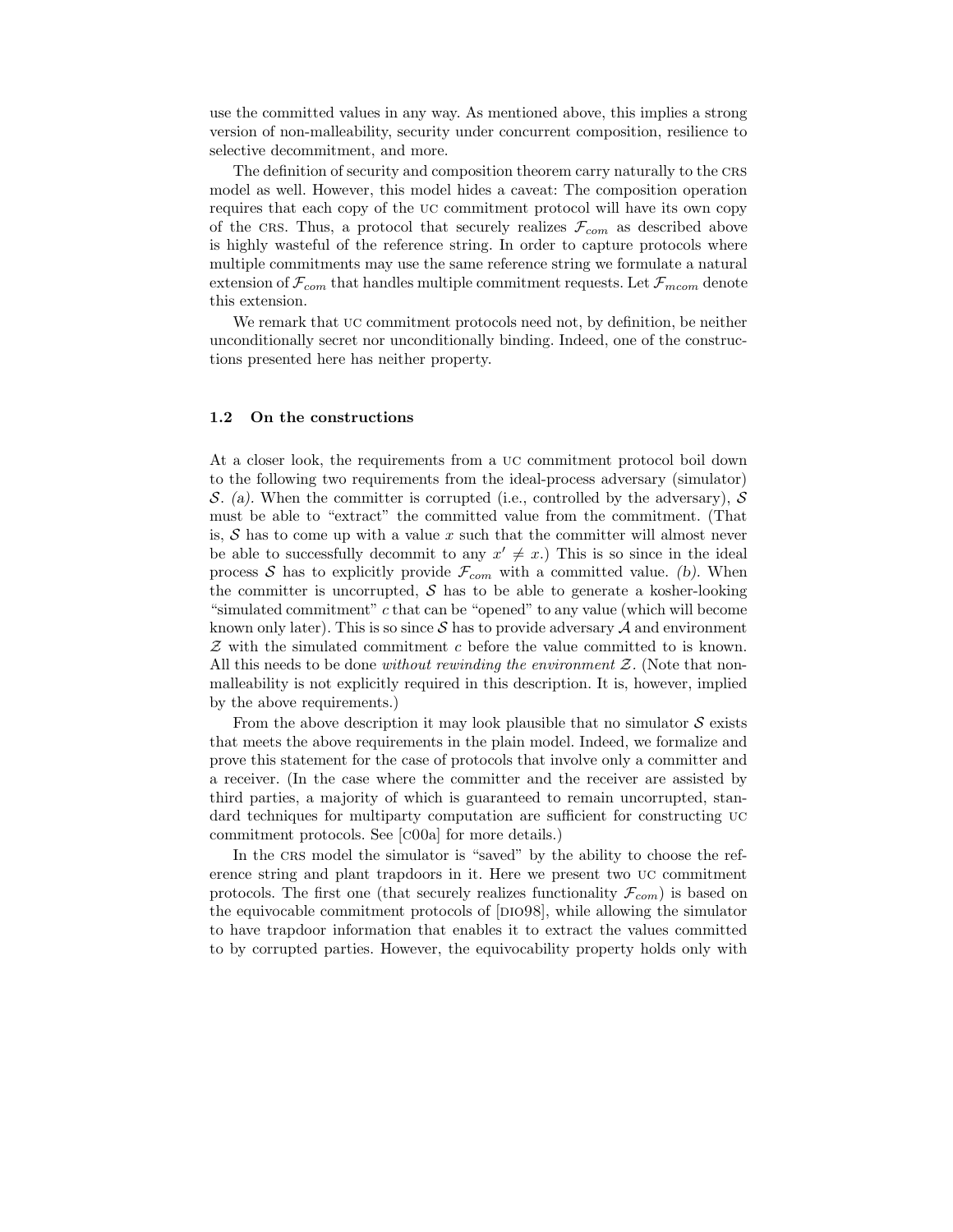respect to a single usage of the crs. Thus this protocol fails to securely realize the multiple commitment functionality  $\mathcal{F}_{mcom}$ .

In the second protocol (that securely realizes  $\mathcal{F}_{mcom}$ ), the reference string contains a description of a claw-free pair of trapdoor permutations and a public encryption key of an encryption scheme that is secure against adaptive chosen ciphertext attacks  $(CCA)$  (as in, say,  $[DDN00,RS91,BDPR98,CS98]$ ). Commitments are generated via standard use of a claw-free pair, combined with encrypting potential decommitments. The idea to use CCA-secure encryption in this context is taken from  $[L00,DK0S01]$ .

Both protocols implement commitment to a single bit. Commitment to arbitrary strings is achieved by composing together several instances of the basic protocol. Finding more efficient uc commitment protocols for string commitment is an interesting open problem.

Applicability of the notion. In addition to being an interesting goal in their own right, uc commitment protocols can potentially be very useful in constructing more complex protocols with strong security and composability properties. To demonstrate the applicability of the new notion, we show how uc commitment protocols can be used in a simple way to construct strong Zero-Knowledge protocols without any additional cryptographic assumptions.

Related work. Pfitzmann et. al. [pw94,pw01] present another definitional framework that allows capturing the security requirements of general reactive tasks, and prove a concurrent composition theorem with respect to their framework. Potentially, our work could be cast in their framework as well; however, the composition theorem provided there is considerably weaker than the one in  $[CO0a]$ .

Organization. Section 2 shortly reviews the general framework of [c00a] and presents the ideal commitment functionalities  $\mathcal{F}_{com}$  and  $\mathcal{F}_{mcom}$ . Section 3 presents and proves security of the protocols that securely realize  $\mathcal{F}_{com}$  and  $\mathcal{F}_{mcom}$ . Section 4 demonstrates that functionalities  $\mathcal{F}_{com}$  and  $\mathcal{F}_{mcom}$  cannot be realized in the plain model by a two-party protocol. Section 5 presents the application to constructing Zero-Knowledge protocols. For lack of space most proofs are omitted. They appear in [CF01].

### 2 Definitions

Section 2.1 shortly summarizes the relevant parts of the general framework of [c00a], including the definition of security and the composition theorem. Section 2.2 defines the ideal commitment functionalities,  $\mathcal{F}_{com}$  and  $\mathcal{F}_{mcom}$ .

### 2.1 The general framework

Protocol syntax. Following [gmra89,g95], protocols are represented as a set of interactive Turing machines (ITMs). Specifically, the input and output tapes model inputs and outputs that are received from and given to other programs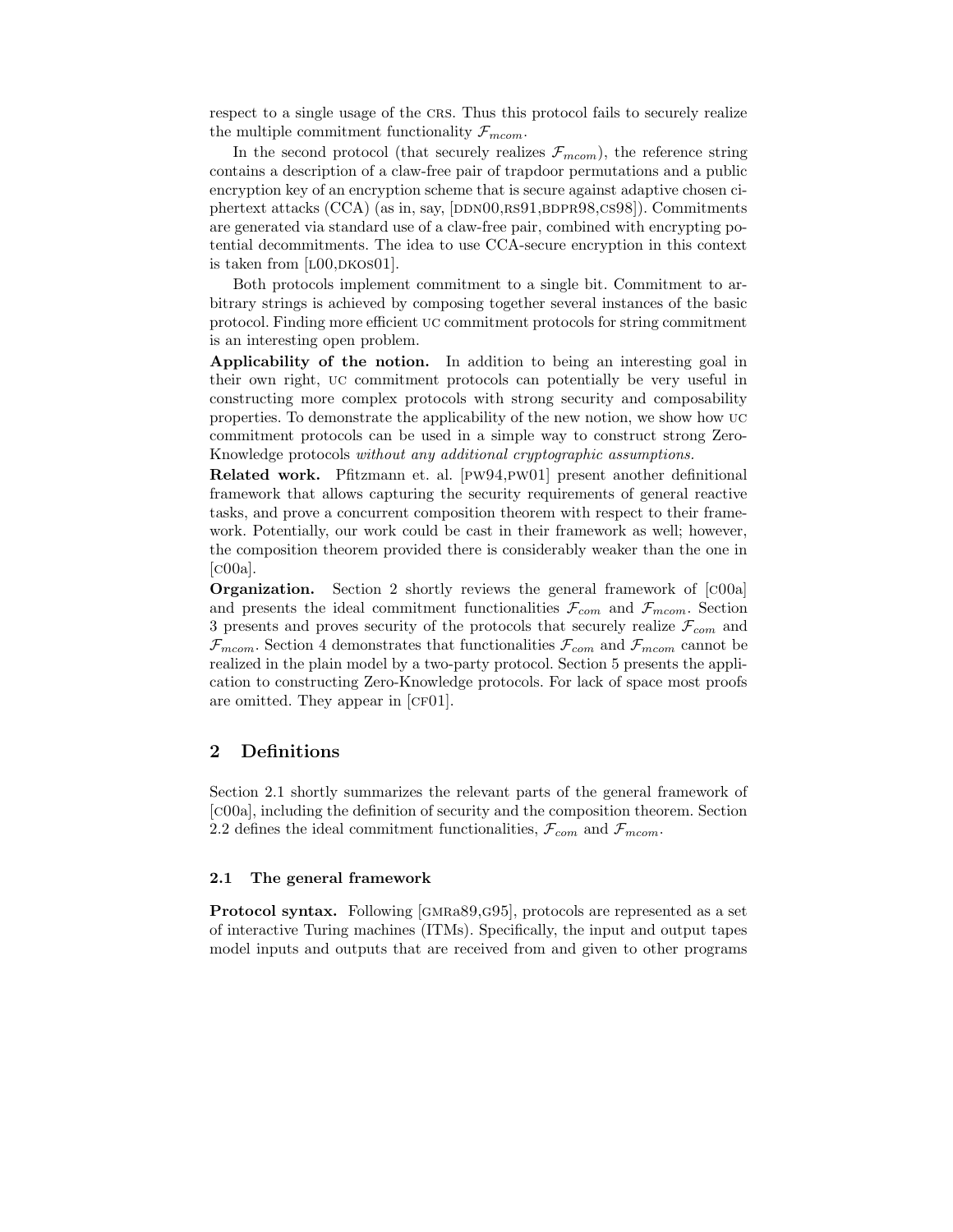running on the same machine, and the communication tapes model messages sent to and received from the network. Adversarial entities are also modeled as ITMs; we concentrate on a non-uniform complexity model where the adversaries have an arbitrary additional input, or an "advice".

The adversarial model. [c00a] discusses several models of computation. We concentrate on one main model, aimed at representing current realistic communication networks (such as the Internet). Specifically, the network is asynchronous without guaranteed delivery of messages. The communication is public (i.e., all messages can be seen by the adversary) but ideally authenticated (i.e., messages cannot be modified by the adversary). In addition, parties have unique identities.<sup>1</sup> The adversary is adaptive in corrupting parties, and is active (or, Byzantine) in its control over corrupted parties. Finally, the adversary and environment are restricted to probabilistic polynomial time (or, "feasible") computation.

Protocol execution in the real-life model. We sketch the "mechanics" of executing a given protocol  $\pi$  (run by parties  $P_1, ..., P_n$ ) with some adversary  $A$  and an environment machine  $Z$  with input  $z$ . All parties have a security parameter  $k \in \mathbb{N}$  and are polynomial in k. The execution consists of a sequence of *activations*, where in each activation a single participant (either  $Z$ ,  $A$ , or some  $P_i$ ) is activated. The activated participant reads information from its input and incoming communication tapes, executes its code, and possibly writes information on its outgoing communication tapes and output tapes. In addition, the environment can write information on the input tapes of the parties, and read their output tapes. The adversary can read messages off the outgoing message tapes of the parties and deliver them by copying them to the incoming message tapes of the recipient parties. The adversary can also corrupt parties, with the usual consequences that it learns the internal information known to the corrupted party and that from now on it controls that party.

The environment is activated first; once activated, it may choose to activate either one of the parties (with some input value) or to activate the adversary. Whenever the adversary delivers a message to some party  $P$ , this party is activated next. Once  $P$ 's activation is complete, the environment is activated. Throughout, the environment and the adversary may exchange information freely using their input and output tapes. The output of the protocol execution is the output of  $Z$ . (Without loss of generality  $Z$  outputs a single bit.)

Let  $REAL_{\pi,A,Z}(k, z, r)$  denote the output of environment Z when interacting with adversary A and parties running protocol  $\pi$  on security parameter k, input z and random input  $r = r_Z, r_A, r_1 \ldots r_n$  as described above (z and  $r_Z$  for  $Z$ ,  $r_A$  for  $A$ ;  $r_i$  for party  $P_i$ ). Let  $REAL_{\pi,\mathcal{A},\mathcal{Z}}(k,z)$  denote the random variable

<sup>&</sup>lt;sup>1</sup> Indeed, the communication in realistic networks is typically *unauthenticated*, in the sense that messages may be adversarially modified en-route. In addition, there is no guarantee that identities will be unique. Nonetheless, since authentication and the guarantee of unique identities can be added independently of the rest of the protocol, we allow ourselves to assume ideally authenticated channels and unique identities. See [c00a] for further discussion.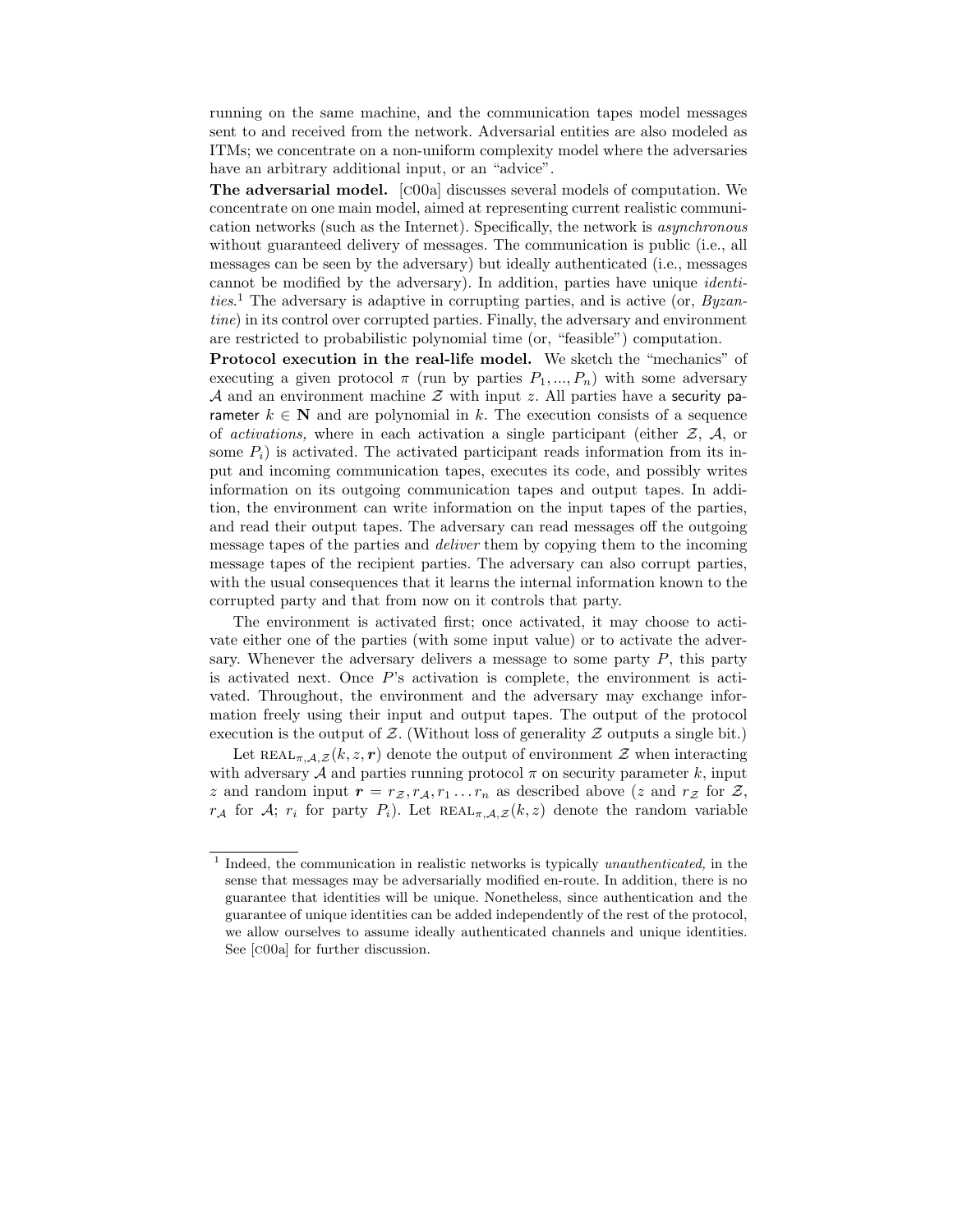describing  $REAL_{\pi,\mathcal{A},\mathcal{Z}}(k,z,\bm{r})$  when r is uniformly chosen. Let  $REAL_{\pi,\mathcal{A},\mathcal{Z}}$  denote the ensemble  $\{\text{REAL}_{\pi,\mathcal{A},\mathcal{Z}}(k,z)\}_{k\in\mathbb{N},z\in\{0,1\}^*}$ .

The ideal process. Security of protocols is defined via comparing the protocol execution in the real-life model to an ideal process for carrying out the task at hand. A key ingredient in the ideal process is the ideal functionality that captures the desired functionality, or the specification, of that task. The ideal functionality is modeled as another ITM that interacts with the environment and the adversary via a process described below. More specifically, the ideal process involves an ideal functionality  $\mathcal F,$  an ideal process adversary  $\mathcal S,$  an environment  $\mathcal Z$ on input  $z$  and a set of **dummy parties**  $\tilde{P}_1,...,\tilde{P}_n.$  The dummy parties are fixed and simple ITMS: Whenever a dummy party is activated with input  $x$ , it forwards x to  $\mathcal F$ , say by copying x to its outgoing communication tape; whenever it is activated with incoming message from  $\mathcal F$  it copies this message to its output.  $\mathcal F$ receives information from the (dummy) parties by reading it off their outgoing communication tapes. It hands information back to the parties by sending this information to them. The ideal-process adversary  $S$  proceeds as in the real-life model, except that it has no access to the contents of the messages sent between  $\mathcal F$  and the parties. In particular,  $\mathcal S$  is responsible for delivering messages, and it can corrupt dummy parties, learn the information they know, and control their future activities.

The order of events in the ideal process is as follows. As in the real-life model, the environment is activated first. As there, parties are activated when they receive new information (here this information comes either from the environment or from  $\mathcal{F}$ ). In addition, whenever a dummy party P sends information to  $\mathcal{F}$ , then  $\mathcal F$  is activated. Once  $\mathcal F$  completes its activation,  $P$  is activated again. Also,  $\mathcal F$  may exchange messages directly with the adversary. It is stressed that in the ideal process there is no communication among the parties. The only "communication" is in fact idealized transfer of information between the parties and the ideal functionality. The output of the ideal process is the (one bit) output of  $Z$ .

Let IDEAL $_{\mathcal{F},\mathcal{S},\mathcal{Z}}(k,z,\boldsymbol{r})$  denote the output of environment  $\mathcal{Z}$  after interacting in the ideal process with adversary  $\mathcal S$  and ideal functionality  $\mathcal F$ , on security parameter k, input z, and random input  $r = r_Z, r_S, r_F$  as described above (z and  $r_{\mathcal{Z}}$  for  $\mathcal{Z}, r_{\mathcal{S}}$  for  $\mathcal{S}; r_{\mathcal{F}}$  for  $\mathcal{F}$ ). Let IDEAL $\mathcal{F}, \mathcal{S}, \mathcal{Z}(k, z)$  denote the random variable describing IDEAL $_{\mathcal{F},\mathcal{S},\mathcal{Z}}(k,z,\boldsymbol{r})$  when r is uniformly chosen. Let IDEAL $_{\mathcal{F},\mathcal{S},\mathcal{Z}}$ denote the ensemble  $\{\text{IDEAL}_{\mathcal{F},\mathcal{S},\mathcal{Z}}(k,z)\}_{k\in\mathbb{N},z\in\{0,1\}^*}$ .

Securely realizing an ideal functionality. We say that a protocol  $\rho$  securely realizes an ideal functionality  $\mathcal F$  if for any real-life adversary  $\mathcal A$  there exists an ideal-process adversary S such that no environment  $\mathcal{Z}$ , on any input, can tell with non-negligible probability whether it is interacting with  $\mathcal A$  and parties running  $\rho$ in the real-life process, or it is interaction with  $A$  and  $F$  in the ideal process. This means that, from the point of view of the environment, running protocol  $\rho$  is 'just as good' as interacting with an ideal process for  $\mathcal{F}$ . (In a way,  $\mathcal{Z}$  serves as an "interactive distinguisher" between the two processes. Here it is important that  $Z$  can provide the process in question with *adaptively chosen* inputs throughout the computation.)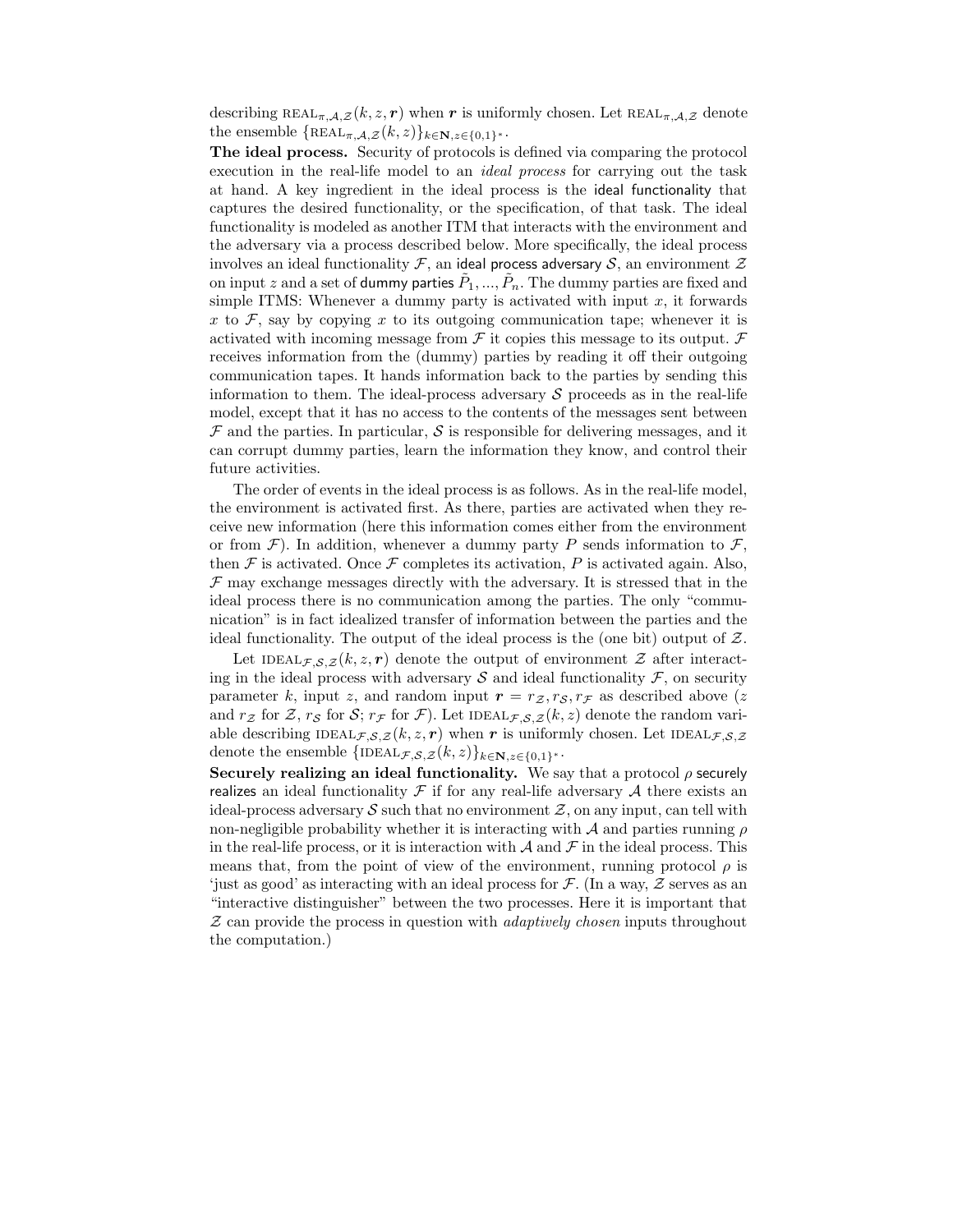Definition 1. Let  $\mathcal{X} = \{X(k, a)\}_{k \in \mathbf{N}, a \in \{0,1\}^*}$  and  $\mathcal{Y} = \{Y(k, a)\}_{k \in \mathbf{N}, a \in \{0,1\}^*}$  be two distribution ensembles over  $\{0,1\}$ . We say that X and Y are indistinguishable  $(written \; X \stackrel{\epsilon}{\approx} Y) \; if \; for \; any \; c \in \mathbb{N} \; there \; exists \; k_0 \in \mathbb{N} \; such \; that \; | \Pr(X(k, a) =$ 1) –  $Pr(Y(k, a) = 1) \le k^{-c}$  for all  $k > k_0$  and all a.

**Definition 2** ([c00a]). Let  $n \in \mathbb{N}$ . Let F be an ideal functionality and let  $\pi$ be an n-party protocol. We say that  $\pi$  securely realizes  $\mathcal F$  if for any adversary  $\mathcal A$ there exists an ideal-process adversary S such that for any environment  $\mathcal Z$  we have  $\text{IDEAL}_{\mathcal{F},\mathcal{S},\mathcal{Z}} \overset{c}{\approx} \text{REAL}_{\pi,\mathcal{A},\mathcal{Z}}.$ 

The common reference string (crs) model. In this model it is assumed that all the participants have access to a common string that is drawn from some specified distribution. (This string is chosen ahead of time and is made available before any interaction starts.) It is stressed that the security of the protocol depends on the fact that the reference string is generated using a prespecified randomized procedure, and no "trapdoor information" related to the string exists in the system. This in turn implies full trust in the entity that generates the reference string. More precisely, the crs model is formalized as follows.

- The real-life model of computation is modified so that all participants have access to a common string that is chosen in advance according to some distribution (specified by the protocol run by the parties) and is written in a special location on the input tape of each party.
- The ideal process is modified as follows. In a preliminary step, the idealmodel adversary chooses a string in some arbitrary way and writes this string on the input tape of the environment machine. After this initial step the computation proceeds as before. It is stressed that the ideal functionality has no access to the reference string.

Justification of the CRS model. Allowing the ideal-process adversary (i.e., the simulator) to choose the reference string is justified by the fact that the behavior of the ideal functionality does not depend on the reference string. This means that the security guarantees provided by the ideal process hold regardless of how the reference string is chosen and whether trapdoor information regarding this string is known.

On the composition theorem: The hybrid model. In order to state the composition theorem, and in particular in order to formalize the notion of a reallife protocol with access to an ideal functionality, the hybrid model of computation with access to an ideal functionality  $\mathcal F$  (or, in short, the  $\mathcal F$ -hybrid model) is formulated. This model is identical to the real-life model, with the following exceptions. In addition to sending messages to each other, the parties may send messages to and receive messages from an unbounded number of copies of  $\mathcal{F}$ . Each copy of  $\mathcal F$  is identified via a unique session identifier (SID); all messages addressed to this copy and all message sent by this copy carry the corresponding SID. (The SIDs are chosen by the protocol run by the parties.)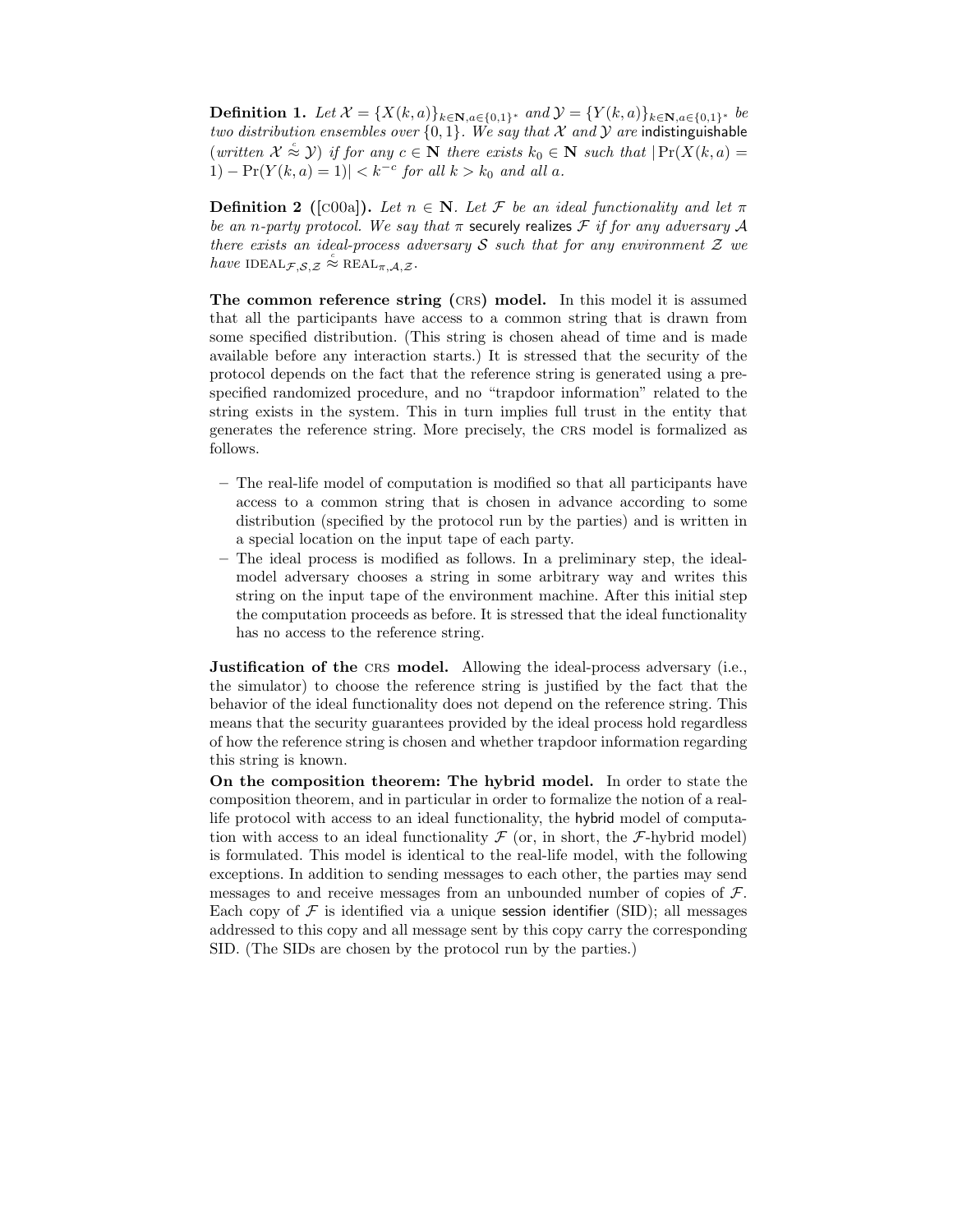The communication between the parties and each one of the copies of  $\mathcal F$ mimics the ideal process. That is, once a party sends a message to some copy of  $\mathcal F$ , that copy is immediately activated and reads that message off the party's tape. Furthermore, although the adversary in the hybrid model is responsible for delivering the messages from the copies of  $\mathcal F$  to the parties, it does not have access to the contents of these messages.

Replacing a call to  $\mathcal F$  with a protocol invocation. Let  $\pi$  be a protocol in the F-hybrid model, and let  $\rho$  be a protocol that securely realizes F (with respect to some class of adversaries). The composed protocol  $\pi^{\rho}$  is constructed by modifying the code of each ITM in  $\pi$  so that the first message sent to each copy of  $\mathcal F$  is replaced with an invocation of a new copy of  $\pi$  with fresh random input, and with the contents of that message as input. Each subsequent message to that copy of  $\mathcal F$  is replaced with an activation of the corresponding copy of  $\rho$ , with the contents of that message given to  $\rho$  as new input. Each output value generated by a copy of  $\rho$  is treated as a message received from the corresponding copy of  $\mathcal{F}$ .

Theorem statement. In its general form, the composition theorem basically says that if  $\rho$  securely realizes  $\mathcal F$  then an execution of the composed protocol  $\pi^{\rho}$ "emulates" an execution of protocol  $\pi$  in the *F*-hybrid model. That is, for any real-life adversary  $A$  there exists an adversary  $H$  in the  $F$ -hybrid model such that no environment machine  $Z$  can tell with non-negligible probability whether it is interacting with A and  $\pi^{\rho}$  in the real-life model or it is interacting with H and  $\pi$  in the *F*-hybrid model..

A more specific corollary of the general theorem states that if  $\pi$  securely realizes some functionality G in the F-hybrid model, and  $\rho$  securely realizes F in the real-life model, then  $\pi^{\rho}$  securely realizes  $\mathcal G$  in the real-life model. (Here one has to define what it means to securely realize functionality  $\mathcal G$  in the F-hybrid model. This is done in the natural way.)

**Theorem 1** ([c00a]). Let F, G be ideal functionalities. Let  $\pi$  be an n-party protocol that realizes G in the F-hybrid model and let  $\rho$  be an n-party protocol that securely realizes  $\mathcal F$  Then protocol  $\pi^{\rho}$  securely realizes  $\mathcal G$ .

Protocol composition in the CRS model. Some words of clarification are in order with respect to the composition theorem in the crs model. Specifically, it is stressed that each copy of protocol  $\rho$  within the composed protocol  $\pi^{\rho}$  should have its own copy of the reference string, or equivalently uses a separate portion of a long string. (If this is not the case then the theorem no longer holds in general.) As seen below, the behavior of protocols where several copies of the protocol use the same instance of the reference string can be captured using ideal functionalities that represent multiple copies of the protocol within a single copy of the functionality.

### 2.2 The commitment functionalities

We propose ideal functionalities that represent the intuitive "envelope-like" properties of commitment, as sketched in the introduction. Two functionalities are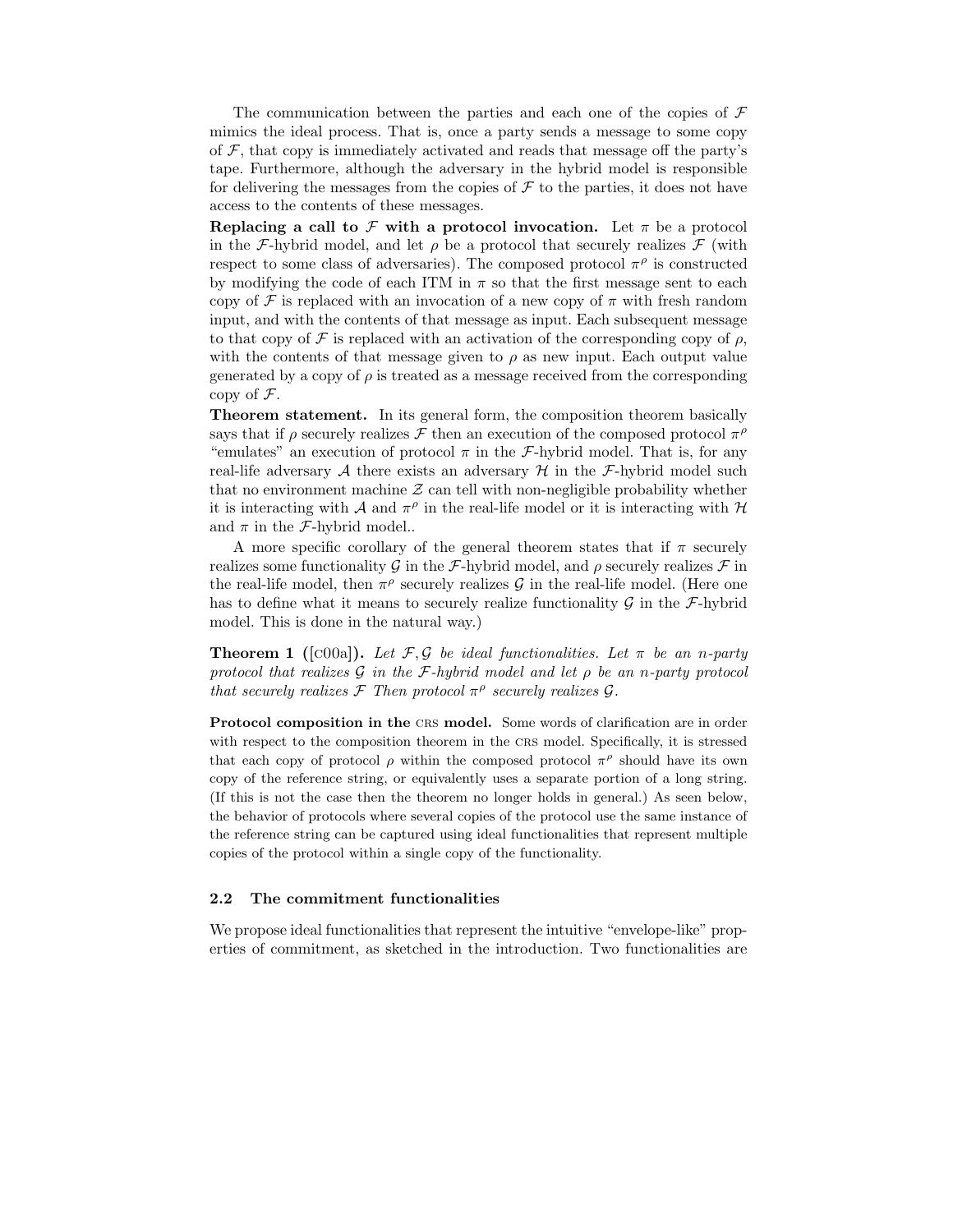presented: functionality  $\mathcal{F}_{com}$  that handles a single commitment-decommitment process, and functionality  $\mathcal{F}_{mcom}$  that handles multiple such processes.. (Indeed, in the plain model functionality  $\mathcal{F}_{mcom}$  would be redundant, since one can use the composition theorem to obtain protocols that securely realize  $\mathcal{F}_{mcom}$  from any protocol that securely realizes  $\mathcal{F}_{com}$ . However, in the CRS model realizing  $\mathcal{F}_{mcom}$  is considerably more challenging than realizing  $\mathcal{F}_{com}$ .) Some further discussion on the functionalities and possible variants appears in  $[CF01]$ .

Both functionalities are presented as bit commitments. Commitments to strings can be obtained in a natural way using the composition theorem. It is also possible, in principle, to generalize  $\mathcal{F}_{com}$  and  $\mathcal{F}_{mcom}$  to allow commitment to strings. Such extensions may be realized by string-commitment protocols that are more efficient than straightforward composition of bit commitment protocols. Finding such protocols is an interesting open problem.

### Functionality  $\mathcal{F}_{com}$

 $\mathcal{F}_{com}$  proceeds as follows, running with parties  $P_1, ..., P_n$  and an adversary S.

- 1. Upon receiving a value (Commit, sid,  $P_i$ ,  $P_j$ , b) from  $P_i$ , where  $b \in \{0, 1\}$ , record the value b and send the message (Receipt,  $sid, P_i, P_j$ ) to  $P_j$  and S. Ignore any subsequent Commit messages.
- 2. Upon receiving a value (Open, sid,  $P_i$ ,  $P_j$ ) from  $P_i$ , proceed as follows: If some value b was previously recoded, then send the message (Open, sid,  $P_i$ ,  $P_j$ , b) to  $P_j$  and S and halt. Otherwise halt.

Fig. 1. The Ideal Commitment functionality for a single commitment

Functionality  $\mathcal{F}_{com}$ , described in Figure 1, proceeds as follows. The commitment phase is modeled by having  $\mathcal{F}_{com}$  receive a value (Commit, sid,  $P_i$ ,  $P_j$ , b), from some party  $P_i$  (the committer). Here sid is a Session ID used to distinguish among various copies of  $\mathcal{F}_{com}$ ,  $P_j$  is the identity of another party (the receiver), and  $b \in \{0,1\}$  is the value committed to. In response,  $\mathcal{F}_{com}$  lets the receiver  $P_j$  and the adversary S know that  $P_i$  has committed to some value, and that this value is associated with session ID *sid*. This is done by sending the message (Receipt,  $sid, P_i, P_j$ ) to  $P_j$  and S. The opening phase is initiated by the committer sending a value (Open, sid,  $P_i$ ,  $P_j$ ) to  $\mathcal{F}_{com}$ . In response,  $\mathcal{F}_{com}$  hands the value (Open,  $sid, P_i, P_j, b$ ) to  $P_j$  and  $S$ .

Functionality  $\mathcal{F}_{mcom}$ , presented in Figure 2, essentially mimics the operation of  $\mathcal{F}_{com}$  for an unbounded number of times. In addition to the session ID sid, functionality  $\mathcal{F}_{mcom}$  uses an additional identifier, a Commitment ID *cid*, that is used to distinguish among the different commitments that take place within a single run of  $\mathcal{F}_{mcom}$ . The record for a committed value now includes the Commitment ID, plus the identities of the committer and receiver. To avoid ambiguities, no two commitments with the same committer and verifier are allowed to have the same Commitment ID. It is stressed that the various Commit and Open requests may be interleaved in an arbitrary way. Also, note that  $\mathcal{F}_{mcom}$  allows a committer to open a commitment several times (to the same receiver).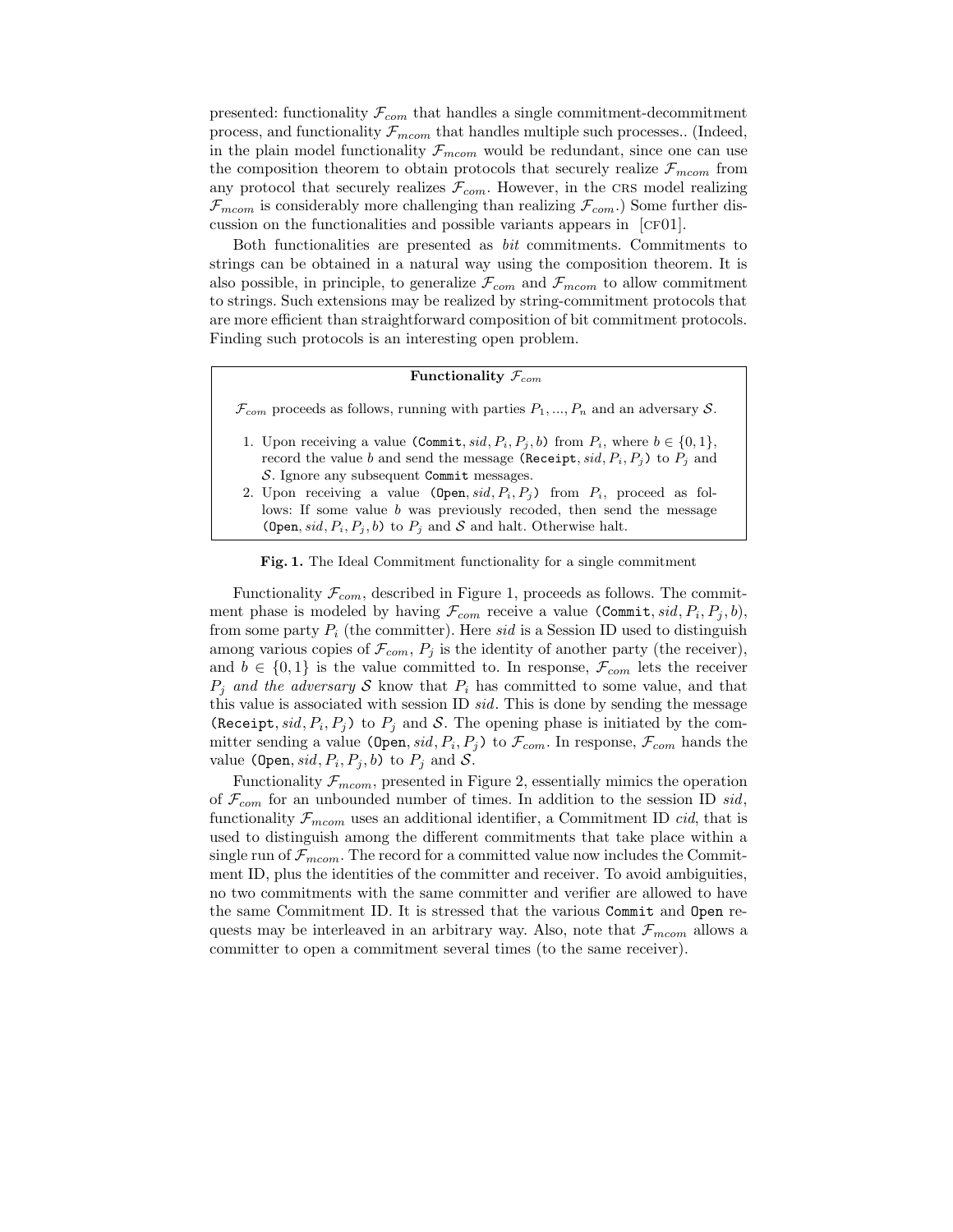#### Functionality  $\mathcal{F}_{mcom}$

 $\mathcal{F}_{mcom}$  proceeds as follows, running with parties  $P_1, ..., P_n$  and an adversary S.

- 1. Upon receiving a value (Commit, sid, cid,  $P_i$ ,  $P_j$ , b) from  $P_i$ , where  $b \in \{0,1\}$ , record the tuple  $(cid, P_i, P_j, b)$  and send the message (Receipt, sid, cid,  $P_i$ ,  $P_j$ ) to  $P_j$  and S. Ignore subsequent (Commit, sid, cid,  $P_i$ ,  $P_j$ , ...) values.
- 2. Upon receiving a value (Open, sid, cid,  $P_i$ ,  $P_j$ ) from  $P_i$ , proceed as follows: If the tuple  $(cid, P_i, P_j, b)$  is recorded then send the message (Open, sid, cid,  $P_i$ ,  $P_j$ , b) to  $P_j$  and S. Otherwise, do nothing.

Fig. 2. The Ideal Commitment functionality for multiple commitments

Definition 3. A protocol is a universally composable (UC) commitment protocol if it securely realizes functionality  $\mathcal{F}_{com}$ . If the protocol securely realizes  $\mathcal{F}_{mom}$ then it is called a reusable-CRS UC commitment protocol.

**Remark: On duplicating commitments.** Notice that functionalities  $\mathcal{F}_{com}$ and  $\mathcal{F}_{mcom}$  disallow "copying commitments". That is, assume that party A commits to some value x for party  $B$ , and that the commitment protocol in use allows B to commit to the same value x for some party  $C$ , before A decommitted to x. Once A decommits to x for B, B will decommit to x for C. Then this protocol does not securely realize  $\mathcal{F}_{com}$  or  $\mathcal{F}_{mcom}$ . This requirement may seem hard to enforce at first, since  $B$  can always play "man in the middle" (i.e., forward  $A$ 's messages to C and C's messages to A.) We enforce it using the unique identities of the parties. (Recall that unique identities are assumed to be provided via an underlying lower-level protocol that also guarantees authenticated communication.)

# 3 Universally Composable Commitment Schemes

We present two constructions of uc commitment protocols in the common reference string model. The protocol presented in Section 3.1 securely realizes functionality  $\mathcal{F}_{com}$ , i.e. each part of the public string can only be used for a single commitment. It is based on any trapdoor permutation. The protocol presented in Section 3.2 securely realizes  $\mathcal{F}_{mcom}$ , i.e. it reuses the public string for multiple commitments. This protocol requires potentially stronger assumptions (either existence of claw-free pairs of trapdoor permutations or alternatively the hardness of discrete log).

### 3.1 One-Time Common Reference String

The construction in this section works in the common random string model where each part of the commitment can be used only once for a commitment. It is based on the equivocable bit commitment scheme of Di Crescenzo et al. [DIO98], which in turn is a clever modification of Naor's commitment scheme [n91].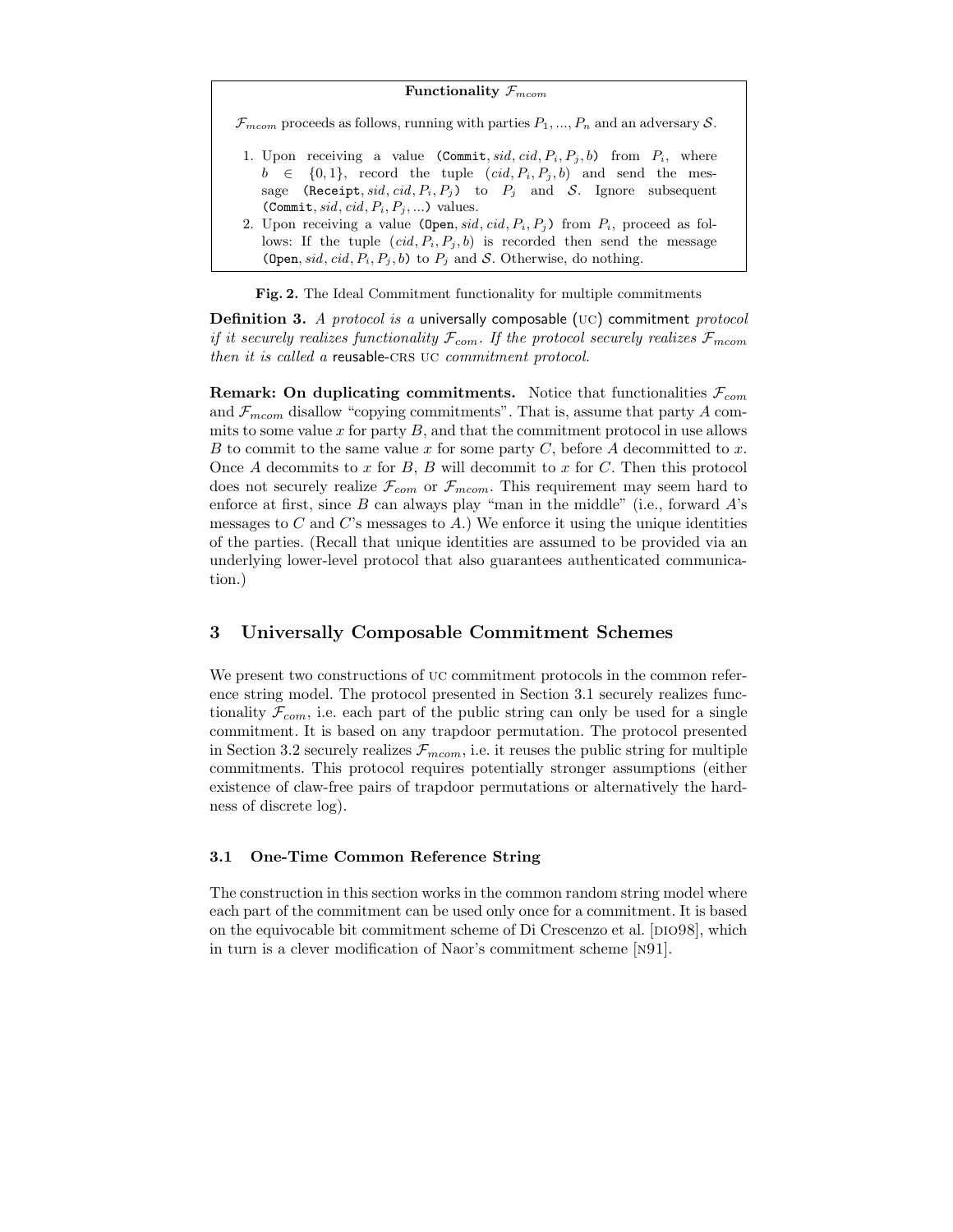Let G be a pseudorandom generator stretching *n*-bit inputs to  $4n$ -bit outputs. For security parameter n the receiver in [N91] sends a random 4n-bit string  $\sigma$  to the sender, who picks a random  $r \in \{0, 1\}^n$ , computes  $G(r)$  and returns  $G(r)$  or  $G(r) \oplus \sigma$  to commit to 0 and 1, respectively. To decommit, the sender transmits  $b$  and  $r$ . By the pseudorandomness of  $G$  the receiver cannot distinguish both cases, and with probability  $2^{-2n}$  over the choice of  $\sigma$  it is impossible to find openings  $r_0$  and  $r_1$  such that  $G(r_0) = G(r_1) \oplus \sigma$ .

In [DIO98] an equivocable version of Naor's scheme has been proposed. Suppose that  $\sigma$  is not chosen by the receiver, but rather is part of the common random string. Then, if instead we set  $\sigma = G(r_0) \oplus G(r_1)$  for random  $r_0, r_1$ , and let the sender give  $G(r_0)$  to the receiver, it is later easy to open this commitment as 0 with  $r_0$  as well as 1 with  $r_1$  (because  $G(r_0) \oplus \sigma = G(r_1)$ ). On the other hand, choosing  $\sigma$  in that way in indistinguishable from a truly random choice.

We describe a UC bit commitment protocol UCC<sub>OneTime</sub> (for universally composable commitment scheme in the one-time-usable common reference string model). The idea is to use the [DIO98] scheme with a special pseudorandom generator, namely, the Blum-Micali-Yao generator based on any trapdoor permutation [Y82,BM84]. Let KGen denote an efficient algorithm that on input  $1^n$ generates a random public key  $pk$  and the trapdoor  $td$ . The key  $pk$  describes a trapdoor permutation  $f_{pk}$  over  $\{0,1\}^n$ . Let  $B(\cdot)$  be a hard core predicate for  $f_{pk}$ . Define a pseudorandom generator expanding n bits to 4n bits with public description pk by

$$
G_{pk}(r) = \left(f_{pk}^{(3n)}(r), B(f_{pk}^{(3n-1)}(r)), \ldots, B(f_{pk}(r)), B(r)\right)
$$

where  $f_{pk}^{(i)}(r)$  is the *i*-th fold application of  $f_{pk}$  to *r*. An important feature of this generator is that given the trapdoor  $td$  to  $pk$  it is easy to recognize images  $y \in \{0,1\}^{4n}$  under  $G_{pk}$ .

The public random string in our scheme consists of a random  $4n$ -bit string  $\sigma$ , together with two public keys  $pk_0, pk_1$  describing trapdoor pseudorandom generators  $G_{pk_0}$  and  $G_{pk_1}$ ; both generators stretch *n*-bit inputs to 4*n*-bit output. The public keys  $pk_0$ ,  $pk_1$  are generated by two independent executions of the key generation algorithm  $KGen$  on input  $1<sup>n</sup>$ . Denote the corresponding trapdoors by  $td_0$  and  $td_1$ , respectively.

In order to commit to a bit  $b \in \{0,1\}$ , the sender picks a random string  $r \in \{0,1\}^n$ , computes  $G_{pk_b}(r)$ , and sets  $y = G_{pk_b}(r)$  if  $b = 0$ , or  $y = G_{pk_b}(r) \oplus \sigma$ for  $b = 1$ . The sender passes y to the receiver. In the decommitment step the sender gives  $(b, r)$  to the receiver, who verifies that  $y = G_{pk_b}(r)$  for  $b = 0$  or that  $y = G_{pk_b}(r) \oplus \sigma$  for  $b = 1$ . See also Figure 3.

Clearly, the scheme is computationally hiding and statistically binding. An important observation is that our scheme inherits the equivocability property of [DIO98]. In a simulation we replace  $\sigma$  by  $G_{pk_0}(r_0) \oplus G_{pk_1}(r_1)$  and therefore, if we impersonate the sender and transmit  $y = G_{pk}(r_0)$  to a receiver, then we can later open this value with 0 by sending  $r_0$  and with 1 via  $r_1$ .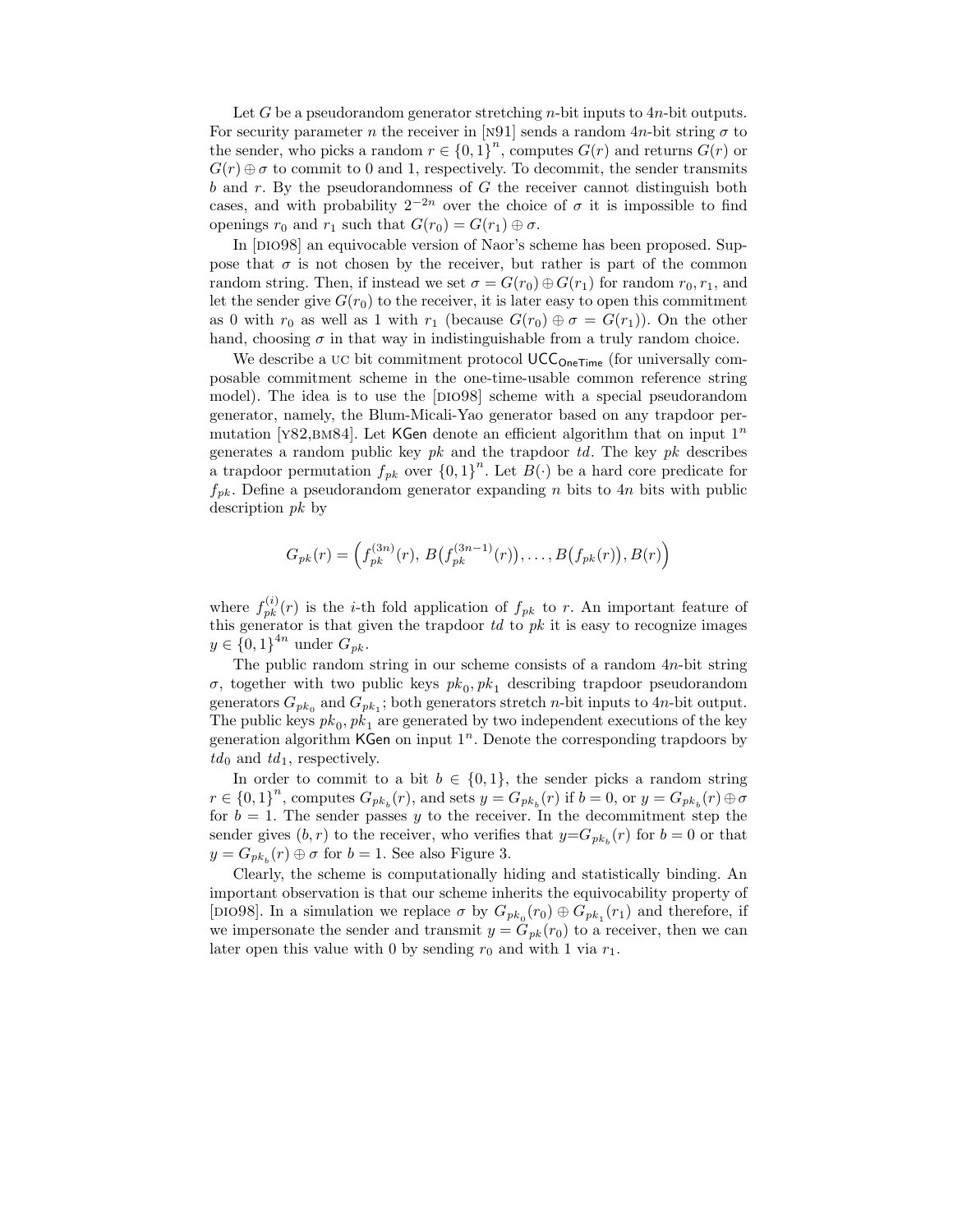#### Commitment scheme UCCOneTime

public string:

 $\sigma$  — random string in  $\{0,1\}^{4n}$  $pk_0, pk_1$  — keys for generators  $G_{pk_0}, G_{pk_1} : \{0, 1\}^n \to \{0, 1\}^{4n}$ commitment for  $b \in \{0, 1\}$  with SID sid: compute  $G_{pk_b}(r)$  for random  $r \in \{0,1\}^n$ set  $y = G_{pk_b}(r)$  for  $b = 0$ , or  $y = G_{pk_b}(r) \oplus \sigma$  for  $b = 1$ send  $(Com, sid, y)$  to receiver decommitment for y: send b, r to receiver receiver checks  $y \stackrel{?}{=} G_{pk_b}(r)$  for  $b = 0$ , or  $y \stackrel{?}{=} G_{pk_b}(r) \oplus \sigma$  for  $b = 1$ 

Fig. 3. Commitment Scheme in the One-Time-Usable Common Reference String Model

Moreover, if we are given a string  $y^*$ , e.g., produced by the adversary, and we know the trapdoor  $td_0$  to  $pk_0$ , then it is easy to check if  $y^*$  is an image under  $G_{pk_0}$  and therefore represents a 0-commitment. Unless  $y^*$  belongs to  $G_{pk_0}$  and, simultaneously,  $y^* \oplus \sigma$  belongs to  $G_{pk_1}$ , the encapsulated bit is unique and we can extract the correct value with  $td_0$ . (We stress, however, that this property will not be directly used in the proof. This is so since there the crs has a different distribution, so a more sophisticated argument is needed.)

To summarize, our commitment scheme supports equivocability and extraction. The proof of the following theorem appears in [CF01].

**Theorem 2.** Protocol UCC<sub>OneTime</sub> securely realizes functionality  $\mathcal{F}_{com}$  in the CRS model.

### 3.2 Reusable Common Reference String

The drawback of the construction in the previous section is that a fresh part of the random string must be reserved for each committed bit. In this section, we overcome this disadvantage under a potentially stronger assumption, namely the existence of claw-free trapdoor permutation pairs. We concentrate on a solution that only works for erasing parties in general, i.e., security is based on the parties' ability to irrevocably erase certain data as soon as they are supposed to. At the end of this section we sketch a solution that does not require data erasures. This solution is based on the Decisional Diffie-Hellman assumption.

Basically, a claw-free trapdoor permutation pair is a pair of trapdoor permutations with a common range such that it is hard to find two elements that are preimages of the same element under the two permutations. More formally, a key generation KGen<sub>claw</sub> outputs a random public key  $pk_{\text{claw}}$  and a trapdoor  $td_{\text{claw}}$ . The public key defines permutations  $f_{0,pk_{\text{claw}}}$ ,  $f_{1,pk_{\text{claw}}}$ :  $\{0,1\}^n \to \{0,1\}^n$ , whereas the secret key describes the inverse functions  $f_{0,p_{k_{\text{claw}}}^{1}}^{-1}, f_{1,p_{k_{\text{claw}}}^{1}}^{-1}$ . It should be infeasible to find a claw  $x_0, x_1$  with  $f_{0,pk_{\text{claw}}}(x_0) = f_{1,pk_{\text{claw}}}(x_1)$  given only  $pk_{\text{claw}}$ .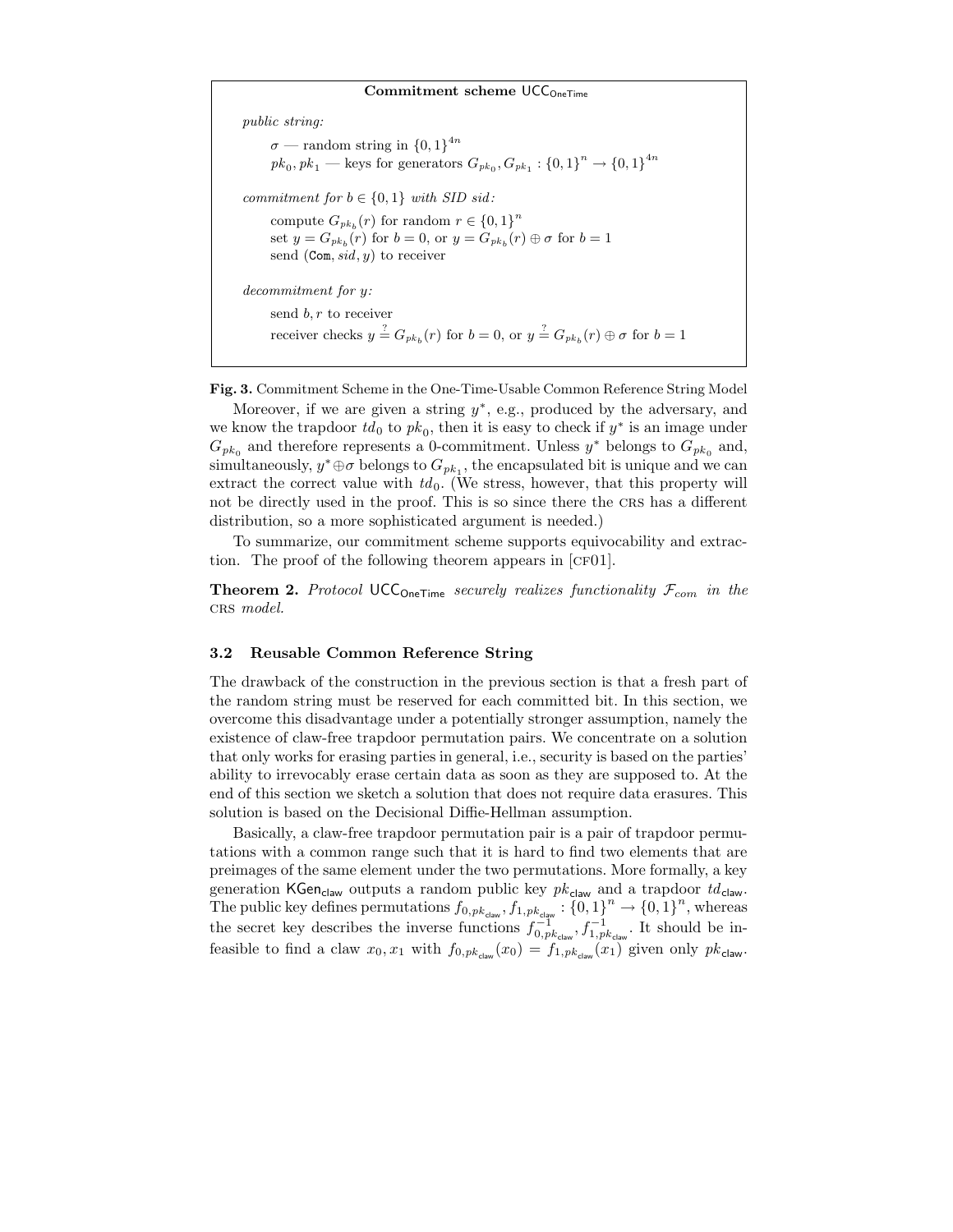For ease of notation we usually omit the keys and write  $f_0, f_1, f_0^{-1}, f_1^{-1}$  instead. Claw-free trapdoor permutation pairs exist for example under the assumption that factoring is hard [GMRi88]. For a more formal definition see [G95].

We also utilize an encryption scheme  $\mathcal{E} = (KGen, Enc, Dec)$  secure against adaptive-chosen ciphertext attacks, i.e., in the notation of [BDPR98] the encryption system should be IND-CCA2. On input  $1<sup>n</sup>$  the key generation algorithm KGen returns a public key  $pk_{\mathcal{E}}$  and a secret key  $sk_{\mathcal{E}}$ . An encryption of a message m is given by  $c \leftarrow \mathsf{Enc}_{pk_{\mathcal{E}}}(m)$ , and the decryption of a ciphertext c is  $\mathsf{Dec}_{sk_{\mathcal{E}}}(c)$ . It should always hold that  $\mathsf{Dec}_{sk_{\mathcal{E}}}(c) = m$  for  $c \leftarrow \mathsf{Enc}_{pk_{\mathcal{E}}}(m)$ , i.e., the system supports errorless decryption. Again, we abbreviate  $\mathsf{Enc}_{pk_{\varepsilon}}(\cdot)$  by  $\mathsf{Enc}(\cdot)$  and  $\text{Dec}_{sk_{\mathcal{E}}}(\cdot)$  by  $\text{Dec}(\cdot)$ . IND-CCA2 encryption schemes exist for example under the assumption that trapdoor permutations exist  $[DDN00]$ . A more efficient solution is based on the decisional Diffie-Hellman assumption [cs98]. Both schemes have errorless decryption.

| Commitment scheme $\mathsf{UCC}_{\mathsf{Rellse}}$                                                                                                 |
|----------------------------------------------------------------------------------------------------------------------------------------------------|
| <i>public string:</i>                                                                                                                              |
| $pk_{\text{claw}}$ — public key for claw-free trapdoor permutation pair $f_0, f_1$<br>$pk_{\mathcal{E}}$ — public key for encryption algorithm Enc |
| commitment by party $P_i$ to party $P_j$ to $b \in \{0,1\}$ with identifier sid, cid:                                                              |
| compute $y = f_b(x)$ for random $x \in \{0,1\}^n$ ;                                                                                                |
| compute $c_b \leftarrow \text{Enc}(x, P_i)$ with randomness $r_b$ ;                                                                                |
| compute $c_{1-b} \leftarrow \text{Enc}(0^n, P_i)$ with randomness $r_{1-b}$ ;                                                                      |
| erase $r_{1-b}$ ;                                                                                                                                  |
| send (Com, sid, cid, $(y, c_0, c_1)$ ), and record (sid, cid, b, x, r <sub>b</sub> ).                                                              |
| Upon receiving $(Com, sid, cid, (y, c_0, c_1))$ from $P_i$ ,                                                                                       |
| $P_i$ outputs (Receipt, sid, cid, $P_i, P_i$ ))                                                                                                    |
|                                                                                                                                                    |
| decommitment for $(P_i, P_j, sid, cid, b, x, r_b)$ :                                                                                               |
| Send (Dec, sid, cid, b, x, $r_b$ ) to $P_i$ .                                                                                                      |
| Upon receiving (Dec, sid, cid, b, x, r <sub>b</sub> ), $P_j$ verifies that $y = f_b(x)$ ,                                                          |
| that $c_b$ is encryption of $(x, P_i)$ under randomness $r_b$                                                                                      |
| where $P_i$ is the committer's identity                                                                                                            |
| and that <i>cid</i> has not been used with this committer before.                                                                                  |
|                                                                                                                                                    |

Fig. 4. Commitment Scheme with Reusable Reference String

The commitment scheme  $\mathsf{UCC}_{\mathsf{RelUse}}$  (for universally composable commitment with reusable reference string) is displayed in Figure 4. The (reusable) public string contains random public keys  $pk_{\text{claw}}$  and  $pk_{\mathcal{E}}$ . For a commitment to a bit b the sender  $P_i$  applies the trapdoor permutation  $f_b$  to a random  $x \in \{0,1\}^n$ , computes  $c_b \leftarrow \mathsf{Enc}_{pk_{\mathcal{E}}}(x, P_i)$  and  $c_{1-b} \leftarrow \mathsf{Enc}_{pk_{\mathcal{E}}}(0^n, P_i)$ , and sends the tuple  $(y, c_0, c_1)$ with  $y = f_b(x)$  to the receiver. The sender is also instructed to erase the ran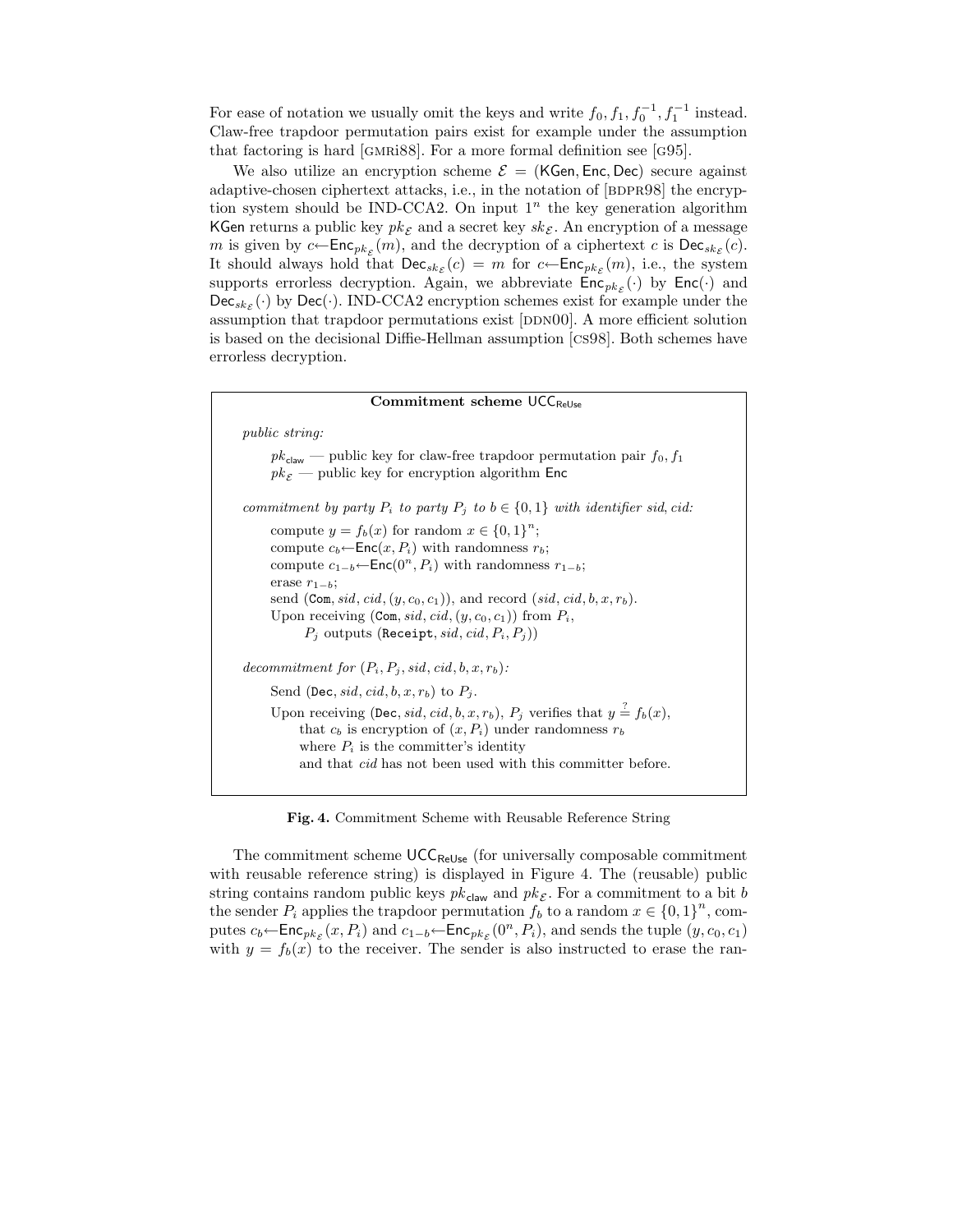domness for the encryption of  $(0^n, P_i)$  before the commitment message is sent. This ciphertext is called a dummy ciphertext.

To open the commitment, the committer  $P_i$  sends  $b, x$  and the randomness used for encrypting  $(x, P_i)$ . The receiver  $P_j$  verifies that  $y = f_b(x)$ , that the encryption randomness is consistent with  $c<sub>b</sub>$ , and that cid was never used before in a commitment of  $P_i$  to  $P_i$ .

We remark that including the sender's identity in the encrypted strings plays an important role in the analysis. Essentially, this precaution prevents a corrupted committer from "copying" a commitment generated by an uncorrupted party.

The fact that the dummy ciphertext is never opened buys us equivocability. Say that the ideal-model simulator knows the trapdoor of the claw-free permutation pair. Then it can compute the pre-images  $x_0, x_1$  of some y under both functions  $f_0, f_1$  and send y as well as encryptions of  $(x_0, P_i)$  and  $(x_1, P_i)$ . To open it as 0 hand 0,  $x_0$  and the randomness for ciphertext  $(x_0, P_i)$  to the receiver and claim to have erased the randomness for the other encryption. For a 1-decommitment send 1,  $x_1$ , the randomness for the encryption of  $(x_1, P_i)$  and deny to know the randomness for the other ciphertext. If the encryption scheme is secure then it is intractable to distinguish dummy and such fake encryptions. Hence, this procedure is indistinguishable from the actual steps of the honest parties.

Analogously to the extraction procedure for the commitment scheme in the previous section, here an ideal-process adversary can also deduce the bit from an adversarial commitment  $(y^*, c_0^*, c_1^*)$  if it knows the secret key of the encryption scheme. Specifically, decrypt  $c_0^*$  to obtain  $(x_0^*, P_i^*)$ ; if  $x_0^*$  maps to  $y^*$  under  $f_0$ then let the guess be 0, else predict 1. This decision is only wrong if the adversary has found a claw, which happens only with negligible probability. The proof of the following theorem appears in [CF01].

**Theorem 3.** Protocol UCC<sub>ReUse</sub> securely realizes functionality  $\mathcal{F}_{mcom}$  in the CRS model.

A solution for non-erasing parties. The security of the above scheme depends on the ability and good-will of parties to securely erase sensitive data (specifically, to erase the randomness used to generate the dummy ciphertext). A careful look shows that it is possible to avoid the need to erase: It is sufficient to be able to generate a ciphertext without knowing the plaintext. Indeed, it would be enough to enable the parties to obliviously generate a string that is indistinguishable from a ciphertext. Then the honest parties can use this mechanism to produce the dummy ciphertext, while the simulator is still able to place the fake encryption into the commitment. For example, the Cramer-Shoup system in subgroup G of  $\mathcal{Z}_p^*$  has this property under the decisional Diffie-Hellman assumption: To generate a dummy ciphertext simply generate four random elements in G.

Relaxing the need for claw-free pairs. The above scheme was presented and proven using any claw-free pair of trapdoor permutations. However, it is easy to see that the claw-free pair can be substituted by chameleon commitments a la [bcc88], thus basing the security of the scheme on the hardness of the discrete logarithm or factoring. Further relaxing the underlying hardness assumptions is an interesting task.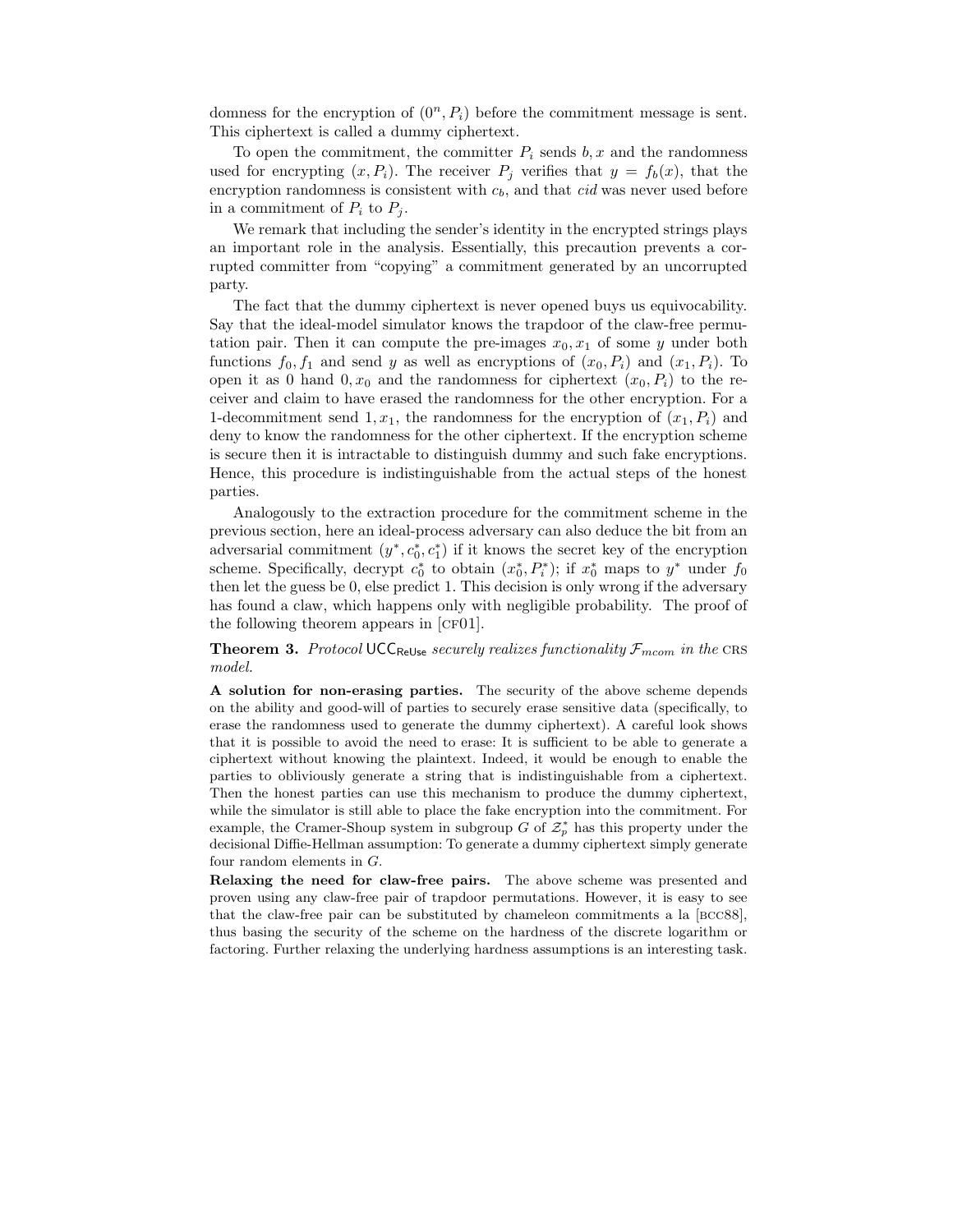### 4 Impossibility of UC Commitments in the Plain Model

This section demonstrates that in the plain model there cannot exist universally composable commitment protocols that do not involve third parties in the interaction and allow for successful completion when both the sender and the receiver are honest. This impossibility result holds even under the more liberal requirement that for any real-life adversary and any environment there should be an ideal-model adversary (i.e., under a relaxed definition where the ideal-model simulator may depend on the environment).

We remark that universally composable commitment protocols exist in the plain model if the protocol makes use of third parties, as long as a majority of the parties remain uncorrupted. This follows from a general result in [c00a], where it is shown that practically any functionality can be realized in this setting.

Say that a protocol  $\pi$  between n parties  $P_1, \ldots, P_n$  is *bilateral* if all except two parties stay idle and do not transmit messages. A bilateral commitment protocol  $\pi$  is called *terminating* if, with non-negligible probability, the receiver  $P_i$  accepts a commitment of the honest sender  $P_i$  and outputs (Receipt, sid,  $P_i$ ,  $P_j$ ), and moreover if the receiver, upon getting a valid decommitment for a message  $m$ and sid from the honest sender, outputs (Open,  $sid, P_i, P_j, m$ ) with non-negligible probability.

**Theorem 4.** There exists no bilateral, terminating protocol  $\pi$  that securely realizes functionality  $\mathcal{F}_{com}$  in the plain model. This holds even if the ideal-model adversary S is allowed to depend on the environment  $\mathcal{Z}$ .

Proof. The idea of the proof is as follows. Consider a protocol execution between an adversarially controlled committer  $P_i$  and an honest receiver  $P_j$ , and assume that the adversary merely sends messages that are generated by the environment. The environment secretly picks a random bit  $b$  at the beginning and generates the messages for  $P_i$  by running the protocol of the honest committer for b and  $P_i$ 's answers. In order to simulate this behavior, the ideal-model adversary  $S$  must be able to provide the ideal functionality with a value for the committed bit. For this purpose, the simulator has to "extract" the committed bit from the messages generated by the environment, without the ability to rewind the environment. However, as will be seen below, if the commitment scheme allows the simulator to successfully extract the committed bit, then the commitment is not secure in the first place (in the sense that a corrupted receiver can obtain the value of the committed bit from interacting with an honest committer).

More precisely, let the bilateral protocol  $\pi$  take place between the sender  $P_i$  and the receiver  $P_i$ . Consider the following environment  $\mathcal Z$  and real-life adversary  $\mathcal A$ . At the outset of the execution the adversary  $A$  corrupts the committer  $P_i$ . Then, in the sequel,  $A$  has the corrupted committer send every message it receives from  $Z$ , and reports any reply received by  $P_j$  to  $\mathcal Z$ . The environment  $\mathcal Z$  secretly picks a random bit b and follows the program of the honest sender to commit to b, as specified by  $\pi$ . Once the the honest receiver has acknowledged the receipt of a commitment,  $\mathcal Z$  lets  $\mathcal A$ decommit to b by following protocol  $\pi$ . Once the receiver outputs (Open, sid,  $P_i$ ,  $P_j$ , b'),  $\mathcal Z$  outputs 1 if  $b = b'$  and outputs 0 otherwise.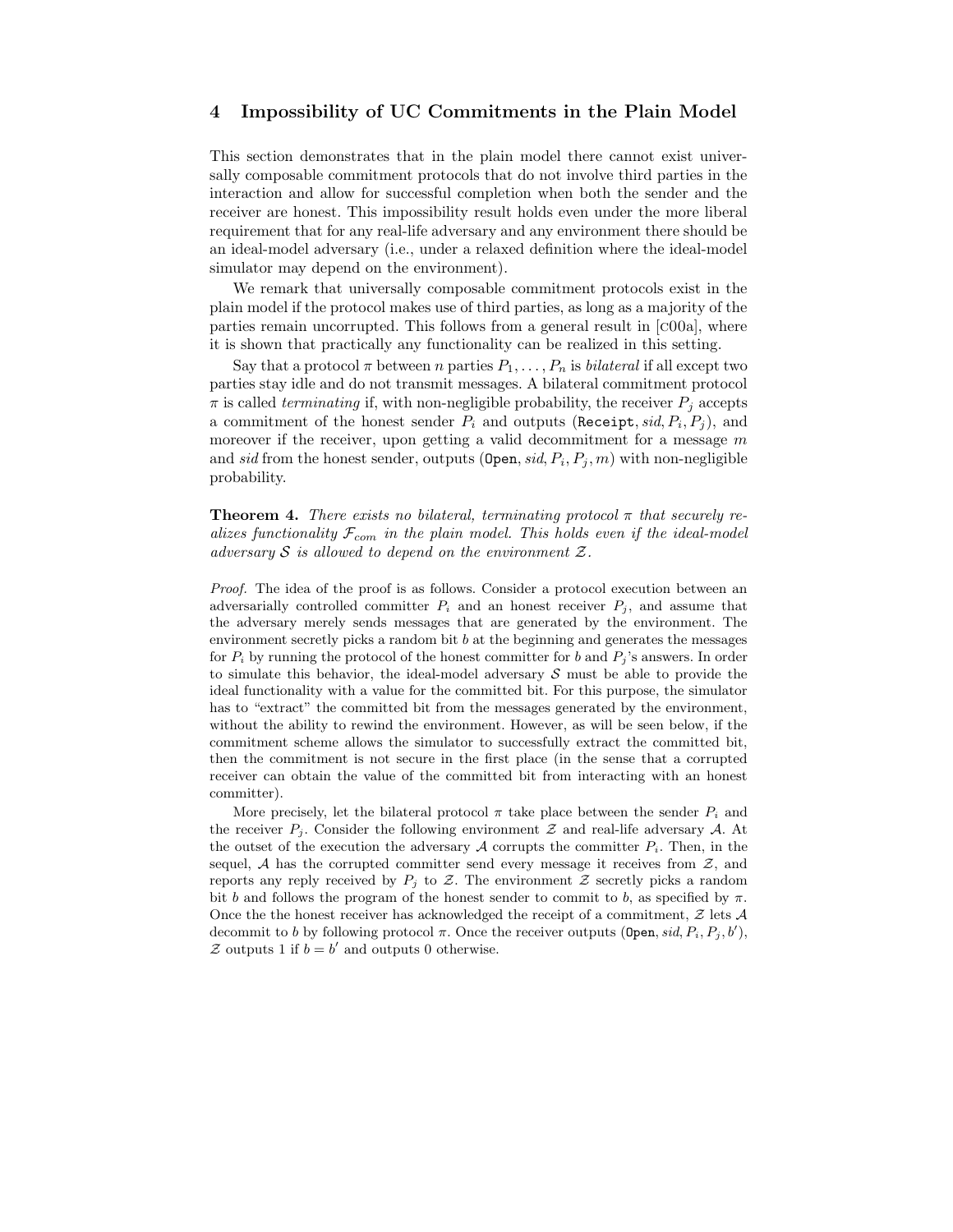Formally, suppose that there is an ideal-model adversary S such that  $REAL_{\pi,\mathcal{A},\mathcal{Z}}$  $\approx$ IDEAL $\mathcal{F}_{com}$ ,  $\mathcal{S}, \mathcal{Z}$ . Then we construct a new environment  $\mathcal{Z}'$  and a new real-life adversary  $\mathcal{A}'$  for which there is no appropriate ideal-model adversary for π. This time,  $\mathcal{A}'$  corrupts the receiver  $P_j$  at the beginning. During the execution  $\mathcal{A}'$  obtains messages form the honest committer  $P_i$  and feeds these messages into a virtual copy of S. The answers of S, made on behalf of an honest receiver, are forwarded to  $P_i$  in the name of the corrupted party  $P_j$ . At some point, S creates a submission (Commit, sid,  $P_i$ ,  $P_j$ , b') to  $\mathcal{F}_{com}$ ; the adversary  $A'$  outputs  $b'$  and halts. If S halts without creating such a submission then  $\mathcal{A}'$  outputs a random bit and halts.

The environment  $\mathcal{Z}'$  instructs the honest party  $P_i$  to commit to a randomly chosen secret bit b. (No decommitment is ever carried out.) Conclusively,  $\mathcal{Z}'$  outputs 1 iff the adversary's output b' satisfies  $b = b'$ .

By the termination property, we obtain from the virtual simulator  $S$  a bit  $b'$  with non-negligible probability. This bit is a good approximation of the actual bit b, since S simulates the real protocol  $\pi$  except with negligible error. Hence, the guess of  $\mathcal{A}'$  for  $b$  is correct with  $1/2$  plus a non-negligible probability. But for a putative ideal-model adversary  $\mathcal{S}'$  predicting this bit b with more than non-negligible probability over  $1/2$ is impossible, since the view of  $\mathcal{S}'$  in the ideal process is statistically independent from the bit  $b$ . (Recall that the commitment to  $b$  is never opened).

# 5 Application to Zero-Knowledge

In order to exemplify the power of UC commitments we show how they can be used to construct simple Zero-Knowledge (ZK) protocols with strong security properties. Specifically, we formulate an ideal functionality,  $\mathcal{F}_{zk}$ , that captures the notion of Zero-Knowledge in a very strong sense. (In fact,  $\mathcal{F}_{zk}$  implies concurrent and non-malleable Zero-Knowledge proofs of knowledge.) We then show that in the  $\mathcal{F}_{com}$ -hybrid model (i.e., in a model with ideal access to  $\mathcal{F}_{com}$ ) there is a 3-round protocol that securely realizes  $\mathcal{F}_{zk}$  with respect to any NP relation. Using the composition theorem of [c00a], we can replace  $\mathcal{F}_{com}$  with any UC commitment protocol. (This of course requires using the crs model, unless we involve third parties in the interaction. Also, using functionality  $\mathcal{F}_{mcom}$  instead of  $\mathcal{F}_{com}$  is possible and results in a more efficient use of the common string.)

Functionality  $\mathcal{F}_{zk}$ , described in Figure 5, is parameterized by a binary relation  $R(x, w)$ . It first waits to receive a message (verifier,  $id, P_i, P_j, x$ ) from some party  $P_i$ , interpreted as saying that  $P_i$  wants  $P_j$  to prove to  $P_i$  that it knows a value w such that  $R(x, w)$  holds. Next,  $\mathcal{F}_{zk}$  waits for  $P_j$  to explicitly provide a value w, and notifies  $P_i$  whether  $R(x, w)$  holds. (Notice that the adversary is notified whenever either the prover or the verifier starts an interaction. It is also notified whether the verifier accepts. This represents the fact that ZK is not traditionally meant to hide this information.)

We demonstrate a protocol for securely realizing  $\mathcal{F}_{zk}^R$  for any NP relation R. The protocol is a known one: It consists of n parallel repetitions of the 3-round protocol of Blum for graph Hamiltonicity, where the provers commitments are replaced by invocations of  $\mathcal{F}_{com}$ . The protocol (in the  $\mathcal{F}_{com}$ -hybrid model) is presented in Figure 6.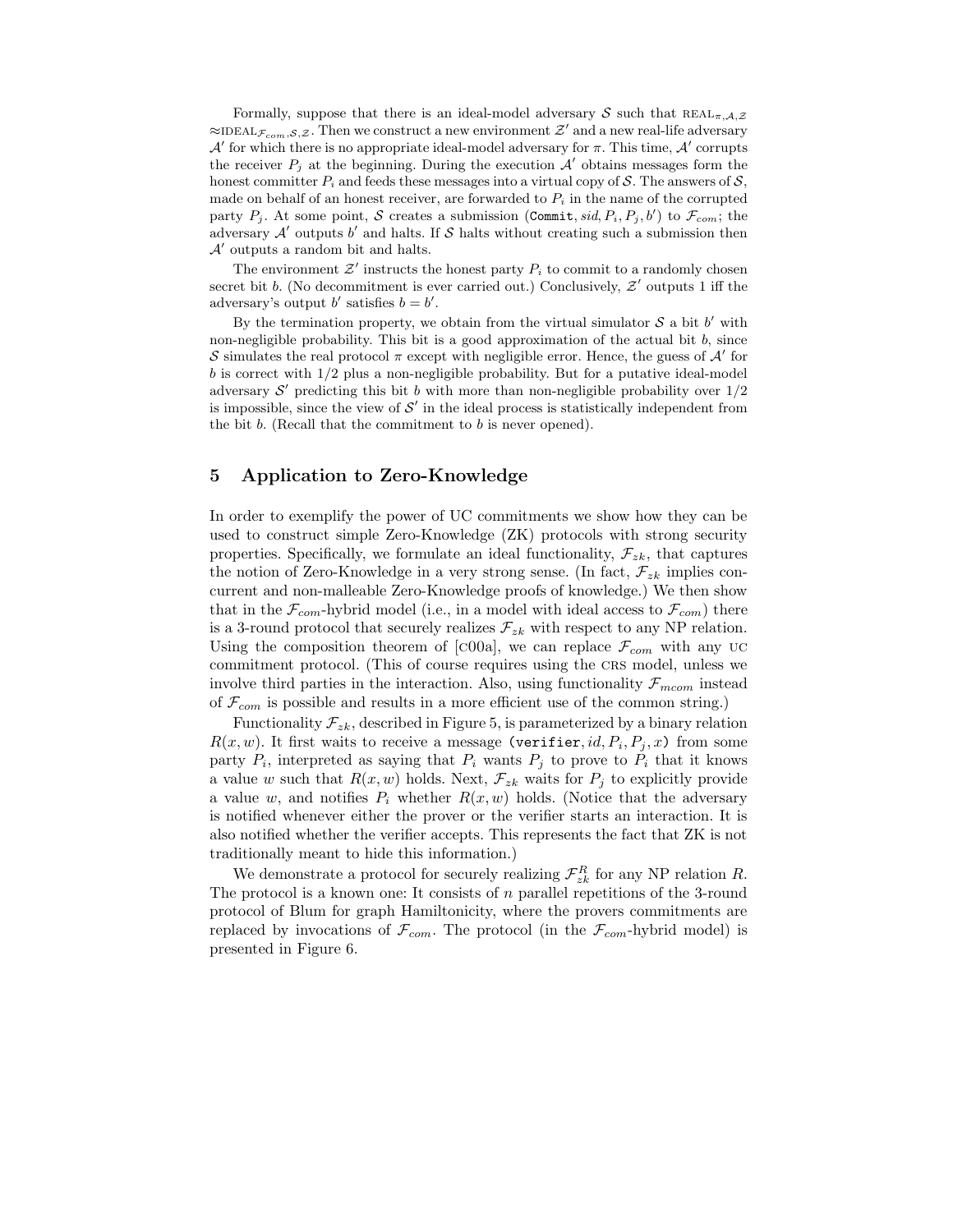#### Functionality  $\mathcal{F}_{zk}$

 $\mathcal{F}_{zk}$  proceeds as follows, running with parties  $P_1, ..., P_n$  and an adversary S. The functionality is parameterized by a binary relation R.

- 1. Wait to receive a value (verifier, id,  $P_i$ ,  $P_j$ , x) from some party  $P_i$ . Once such a value is received, send (verifier, id,  $P_i$ ,  $P_j$ , x) to S, and ignore all subsequent (verifier...) values.
- 2. Upon receipt of a value (prover, id,  $P_j$ ,  $P_i$ ,  $x'$ ,  $w$ ) from  $P_j$ , let  $v = 1$  if  $x = x'$  and  $R(x, w)$  holds, and  $v = 0$  otherwise. Send  $(id, v)$  to  $P_i$  and  $S$ , and halt.



We remark that in the  $\mathcal{F}_{com}$ -hybrid model the protocol securely realizes  $\mathcal{F}_{zk}$ without any computational assumptions, and even if the adversary and the environment are computationally unbounded. (Of course, in order to securely realize  $\mathcal{F}_{com}$  the adversary and environment must be computationally bounded.) Also, in the  $\mathcal{F}_{com}$ -hybrid model there is no need in a common reference string. That is, the CRS model is needed only for realizing  $\mathcal{F}_{com}$ .

### Protocol Hamilton-Cycle (hc)

- 1. Given input (Prover, id, P, V, G, h), where G is a graph over nodes  $1, ..., n$ , the prover  $P$  proceeds as follows. If  $h$  is not a Hamiltonian cycle in  $G$ , then  $P$  sends a message reject to  $V$ . Otherwise,  $P$  proceeds as follows for  $k = 1, ..., n$ :
	- (a) Choose a random permutation  $\pi_k$  over  $[n]$ .
	- (b) Using  $\mathcal{F}_{com}$ , commit to the edges of the permuted graph. That is, for each  $(i, j) \in [n]^2$  send (Commit,  $(i, j, k)$ ,  $P, V, e$ ) to  $\mathcal{F}_{com}$ , where  $e = 1$ if there is an edge between  $\pi_k(i)$  and  $\pi_k(j)$  in G, and  $e = 0$  otherwise.
	- (c) Using  $\mathcal{F}_{com}$ , commit to the permutation  $\pi_k$ . That is, for  $l = 1, ..., L$ send (Commit,  $(l, k)$ ,  $P, V, p_l$ ) to  $\mathcal{F}_{com}$  where  $p_1, ..., p_L$  is a representation of  $\pi_k$  in some agreed format.
- 2. Given input (Verifier, id, V, P, G), the verifier V waits to receive either reject from  $P$ , or (Receipt, $(i, j, k)$ ,  $P$ ,  $V$ ) and (Receipt, $(l, k)$ ,  $P$ ,  $V$ ) from  $\mathcal{F}_{com}$ , for  $i, j, k = 1, ..., n$  and  $l = 1, ..., L$ . If reject is received, then  $V$  output 0 and halts. Otherwise, once all the (Receipt,...) messages are received V randomly chooses n bits  $c_1, ..., c_n$  and sends to P.
- 3. Upon receiving  $c_1, ..., c_n$  from V, P proceeds as follows for  $k = 1, ..., n$ :
	- (a) If  $c_k = 0$  then send (Open, $(i, j, k)$ , P, V) and (Open,  $(l, k)$ , P, V) to  $\mathcal{F}_{com}$  for all  $i, j = 1, ..., n$  and  $l = 1, ..., L$ .
	- (b) If  $c_k = 1$  then send (Open,  $(i, j, k)$ ,  $P$ ,  $V$ ) to  $\mathcal{F}_{com}$  for all  $i, j = 1, ..., n$ such that the edge  $\pi_k(i), \pi_k(j)$  is in the cycle h.
- 4. Upon receiving the appropriate (Open, ...) messages from  $\mathcal{F}_{com}$ , the verifier V verifies that for all k such that  $c_k = 0$  the opened edges agree with the input graph G and the opened permutation  $\pi_k$ , and for all k such that  $c_k = 1$  the opened edges are all 1 and form a cycle. If verification succeeds then output 1, otherwise output 0.

Fig. 6. The protocol for proving Hamiltonicity in the  $\mathcal{F}_{com}$ -hybrid model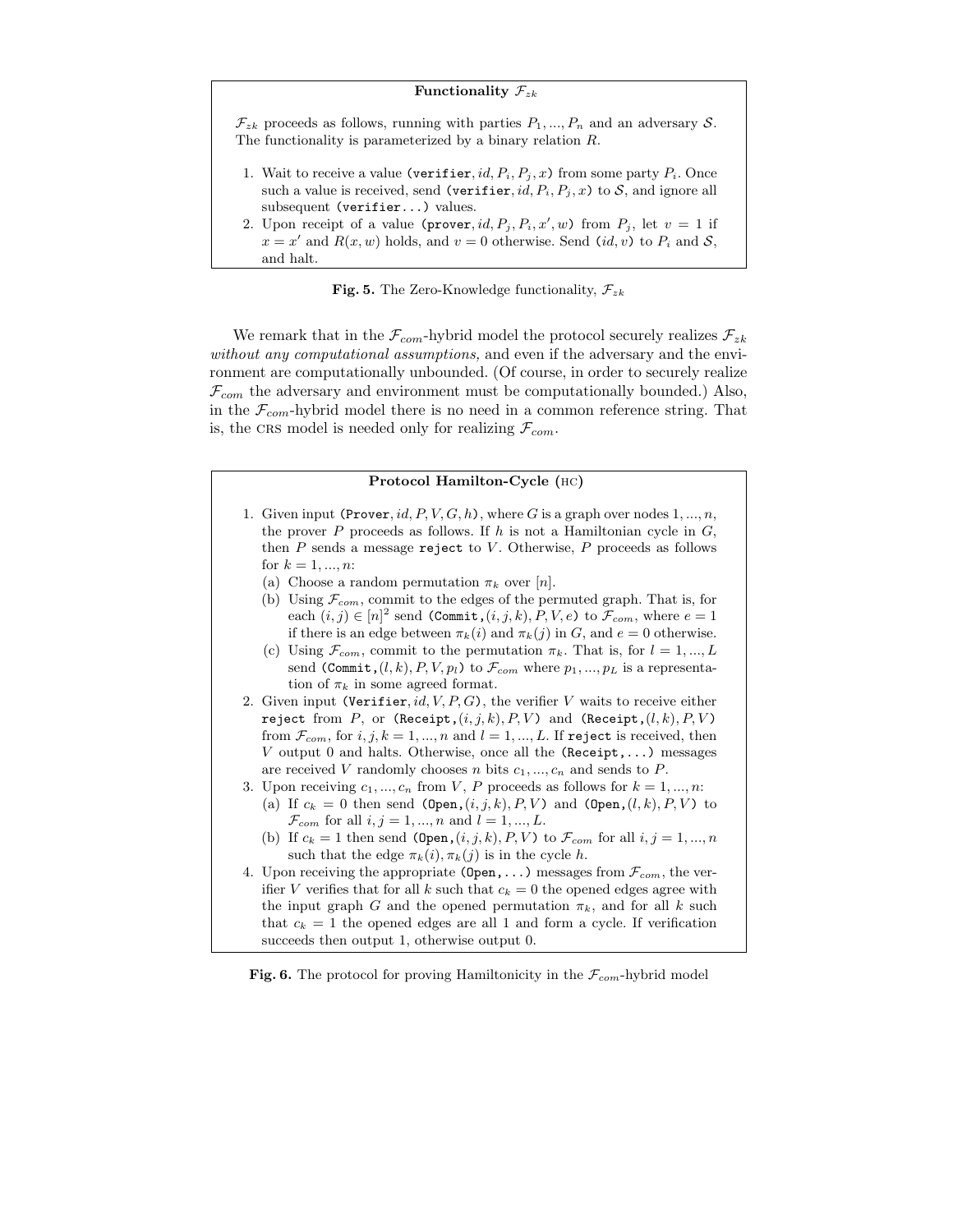Let  $\mathcal{F}_{zk}^H$  denote functionality  $\mathcal{F}_{zk}$  parameterized by the Hamiltonicity relation H. (I.e.,  $H(G, h) = 1$  iff h is a Hamiltonian cycle in graph G.) The following theorem is proven in [CF01].

**Theorem 5.** Protocol HC securely realizes  $\mathcal{F}_{zk}^H$  in the  $\mathcal{F}_{com}$ -hybrid model.

Acknowledgements. We thank Yehuda Lindell for suggesting to use nonmalleable encryptions for achieving non-malleability of commitments in the common reference string model. This idea underlies our scheme that allows to reuse the common string for multiple commitments. (The same idea was independently suggested in  $[DKOS01]$ .

# References

- [b91] D. Beaver, "Secure Multi-party Protocols and Zero-Knowledge Proof Systems Tolerating a Faulty Minority", J. Cryptology, Springer-Verlag, (1991) 4: 75-122.
- [b99] D. Beaver, "Adaptive Zero-Knowledge and Computational Equivocation", 28th Symposium on Theory of Computing (STOC), ACM, 1996.
- [BBM00] M. Bellare, A. Boldyreva and S. Micali, "Public-Key Encryption in a Multiuser Setting: Security Proofs and Improvements," Eurocrypt 2000, pp. 259-274, Springer LNCS 1807, 2000.
- [BDJR97] M Bellare, A. Desai, E. Jokipii and P. Rogaway, "A concrete security treatment of symmetric encryption: Analysis of the DES modes of operations," 38th Annual Symp. on Foundations of Computer Science (FOCS), IEEE, 1997.
- [BDPR98] M. Bellare, A. Desai, D. Pointcheval and P. Rogaway, "Relations among notions of security for public-key encryption schemes", CRYPTO '98, 1998, pp. 26-40.
- [bm84] M.Blum, S.Micali: How to Generate Cryptographically Strong Sequences of Pseudorandom Bits, SIAM Journal on Computation, Vol. 13, pp. 850–864, 1984.
- [BCC88] G. Brassard, D. Chaum and C. Crépeau. Minimum Disclosure Proofs of Knowledge. JCSS, Vol. 37, No. 2, pages 156–189, 1988.
- [c00] R. Canetti, "Security and composition of multi-party cryptographic protocols", Journal of Cryptology, Vol. 13, No. 1, winter 2000.
- [c00a] R. Canetti, "A unified framework for analyzing security of Protocols", manuscript, 2000. Available at http://eprint.iacr.org/2000/067.
- [cf01] R. Canetti and M. Fischlin, "Universally Composable Commitments". Available at http://eprint.iacr.org/2001.
- [cs98] R. Cramer and V. Shoup, "A paractical public-key cryptosystem provably secure against adaptive chosen ciphertext attack", CRYPTO '98, 1998.
- [D89] I. Damgard, On the existence of bit commitment schemes and zero-knowledge proofs, Advances in Cryptology - Crypto '89, pp. 17–29, 1989.
- [D00] I. Damgard. Efficient Concurrent Zero-Knowledge in the Auxiliary String Model. Eurocrypt 00, LNCS, 2000.
- [DIO98] G. Di Crescenzo, Y. Ishai and R. Ostrovsky, Non-interactive and non-malleable commitment, 30th STOC, 1998, pp. 141-150.
- [DKOS01] G. Di Crecenzo, J. Katz, R. Ostrovsky and A. Smith. Efficient and Perfectly-Hiding Non-Interactive, Non-Malleable Commitment. Eurocrypt '01, 2001.
- [DM00] Y. Dodis and S. Micali, "Secure Computation", CRYPTO '00, 2000.